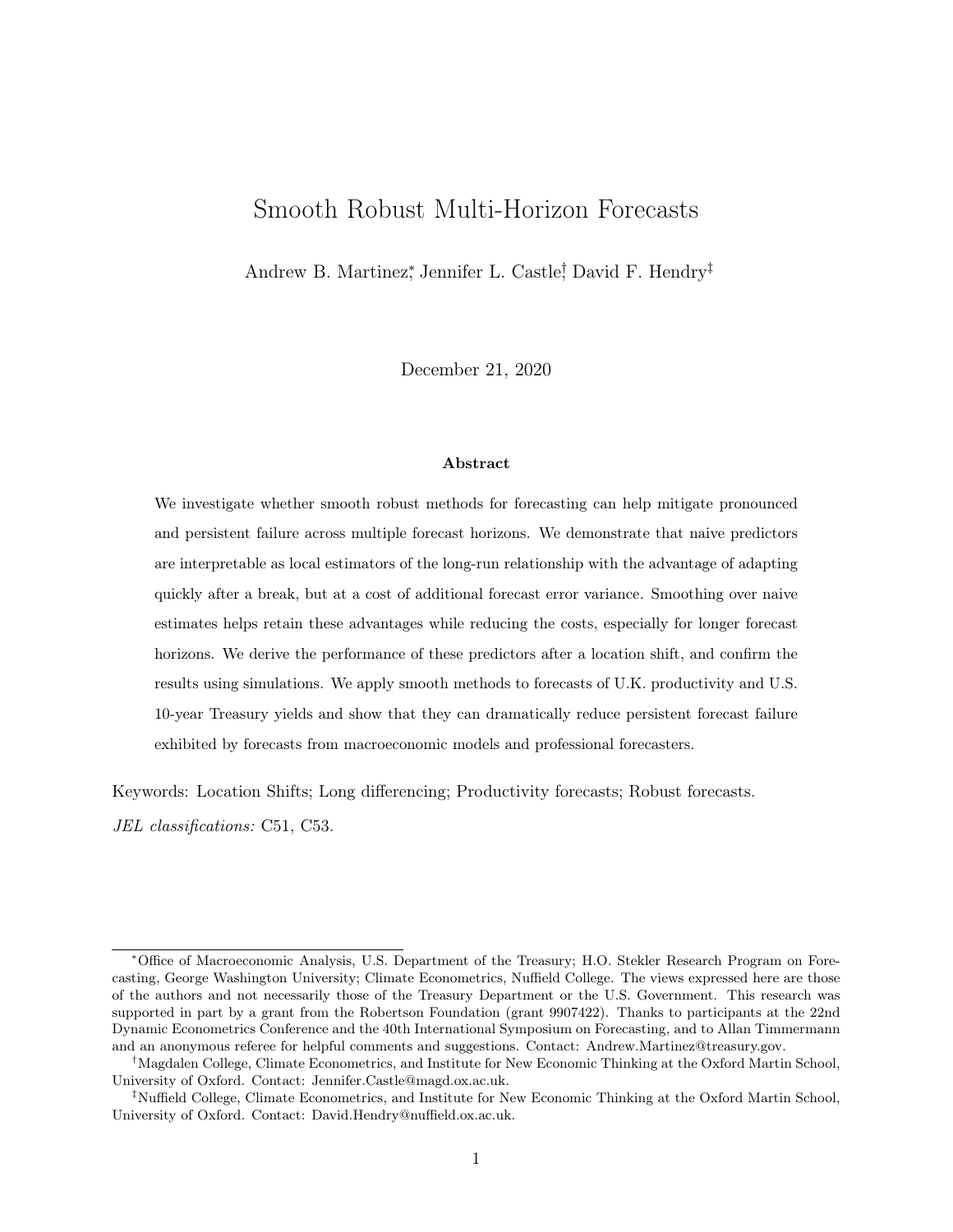## 1 Introduction

Forecasts following structural breaks often experience bouts of large systematic forecast errors, i.e. forecast failure. This was first diagnosed by Smith (1929) and highlighted by Nelson (1972) and Cooper and Nelson (1975) who showed that 'naive' time-series models could outperform large macro-econometric systems. As is now well known, most econometric specifications are equilibrium correction and, as demonstrated by Clements and Hendry (1999), shifts in the mean of that term are the primary source of forecast failure. Consequently, adjusting for changes in that mean can be useful to offset failures that would otherwise occur. Intercept corrections can do so in some settings (see Hendry and Clements, 1994), as can differencing (see Hendry, 2006), both with a cost in forecast-error variances. Castle et al. (2015a) extended these ideas to averaging over a small number of periods after the shift to estimate the necessary corrections.



Despite methods available to robustify forecasts to avoid persistent forecast bias, prominent forecasters still exhibit bouts of pronounced and prolonged forecast failure. Panel A of Figure 1.1 shows that the Office of Budget Responsibility (OBR) five-year-ahead forecasts of U.K. productivity over the last decade were persistently above actual productivity as they returned to the pre-2008 trend. Panel B shows that Surveys of Professional Forecasters (SPF) have consistently over-predicted U.S. Treasury bond yields for the past 25 years. This shows that forecast failure is widespread.

In this paper we demonstrate that many of the most egregious and persistent forecast failures can be prevented after a break has occurred with a simple class of smooth robust methods. We start by showing that many of the existing robust predictors can be reinterpreted as local estimates of the long-run mean based on internal information available since the structural break. By smoothing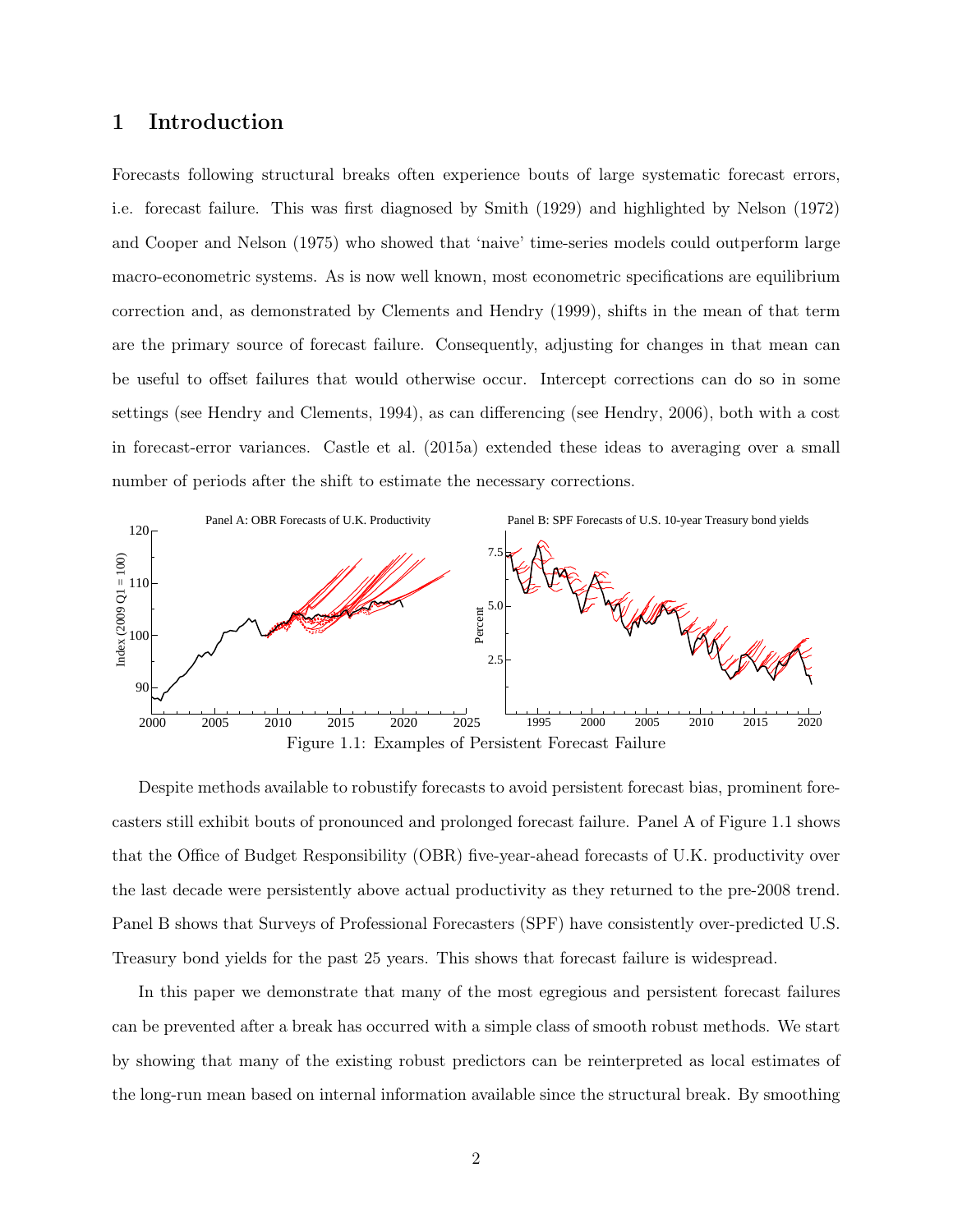over these local post-break estimates, we can reduce the costs associated with these predictors at longer forecast horizons namely, by reducing forecast error variances. These methods also emulate the benefits of other techniques for forecasting after structural breaks; see Pesaran and Timmermann (2007), Pesaran et al. (2013), Giraitis et al. (2013) and Inoue et al. (2017).

The structure of the paper is as follows. Section 2 considers multi-step forecasting after a structural break with a misspecified autoregressive model that often does well in forecast comparisons. While we consider a univariate model in the derivations, the results generalize to multivariate models. Section 3 discusses commonly used robust methods, such as random walks, which are an example of differencing to convert a location shift to an impulse, and other robustified predictors. Section 4 illustrates how these predictors are akin to updating the long-run mean, while section 5 introduces the smoothed robust predictor. Section 6 simulates the new methods and section 7 considers the OBR's forecasts of U.K. productivity and the SPF's forecasts of U.S. long-term interest rates to demonstrate how substantial the improvements from these methods can be. Finally, section 8 concludes by discussing how these methods could be useful following the COVID-19 pandemic.

## 2 Forecasting after a break with a misspecified model

We start by considering how typical dynamic forecast models perform after a break if they fail to account for that break. We separate the forecast horizon 'h' from the length of time that has passed since the break 'b' at time T. This allows us to consider multi-horizon forecasts while also understanding how moving past the break date matters. We assume that the data generation process (DGP) for  $t = \{1, \ldots, T-1\}$  follows an autoregressive process with one lag, i.e an AR(1)

$$
x_t = \mu + \rho \left( x_{t-1} - \mu \right) + \epsilon_t, \tag{2.1}
$$

where  $\mu$  represents the long-run or equilibrium mean,  $\rho$  represents the dynamics, which we assume are  $|\rho|$  < 1 unless otherwise specified to ensure that we have an I(0) process, and  $\epsilon_t$  represents the independent and identically distributed innovations. This setup and the following analysis generalizes to a multivariate setting using a vector autoregression. A shift in the DGP occurs so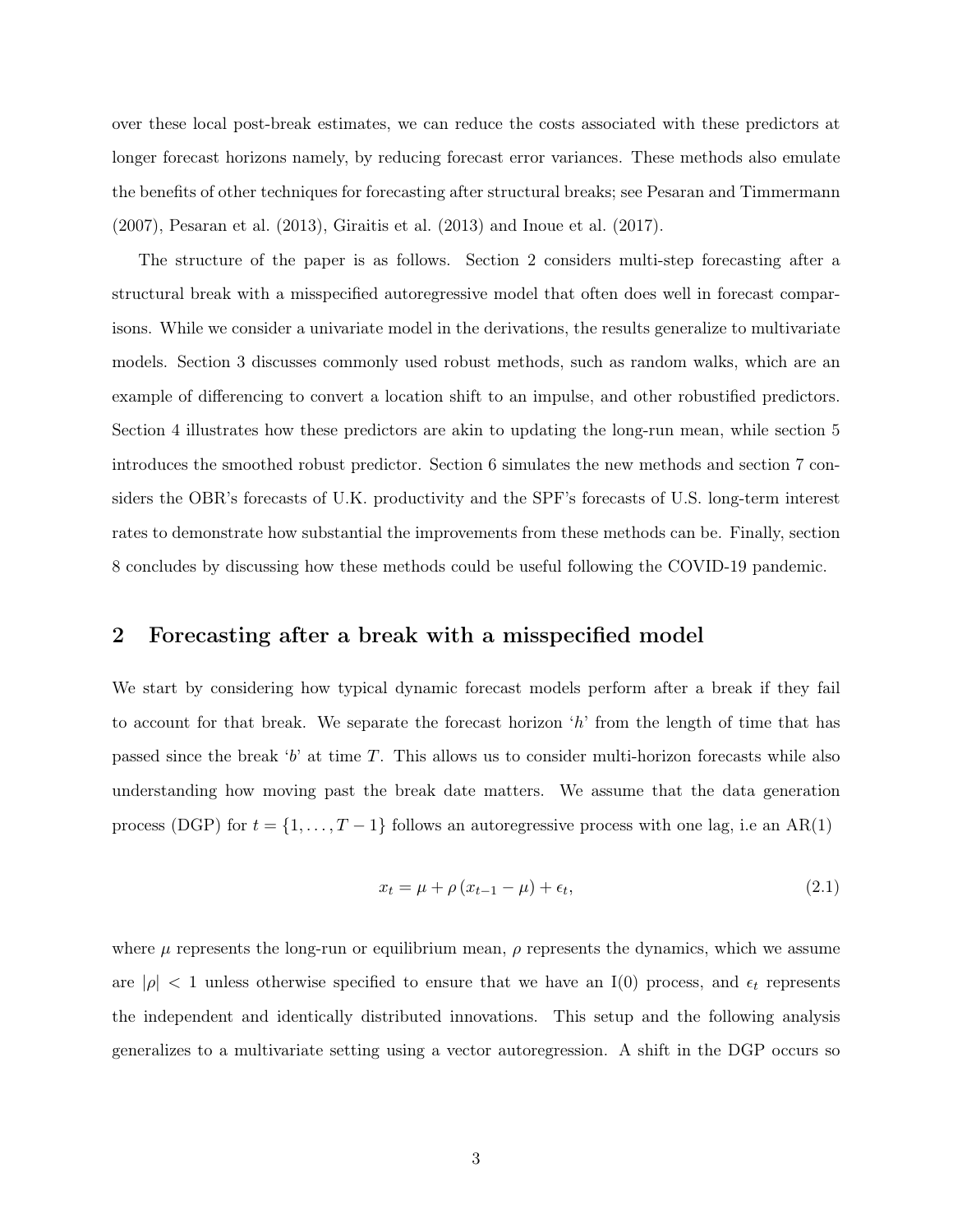that for  $t \geq T$  it becomes

$$
x_t = \mu * + \rho * (x_{t-1} - \mu*) + \epsilon_t, \tag{2.2}
$$

where we assume  $|\rho^*|$  < 1. The multi-horizon iterated AR(1) forecast with pre-break parameters is

$$
\hat{x}_{T+b+h|T+b} = \mu + \rho \left( \hat{x}_{T+b+h-1|T+b} - \mu \right) = \mu + \rho^h \left( x_{T+b} - \mu \right),\tag{2.3}
$$

where for simplicity we ignore parameter estimation uncertainty and any other  $O_p(1/T)$  terms such as forecast origin estimation in order to focus on the impact of the break. Subtracting the forecast (2.3) from the DGP (2.2) at period  $T + b + h$  gives the forecast error

$$
\hat{e}_{T+b+h|T+b} = x_{T+b+h} - \hat{x}_{T+b+h|T+b}
$$
\n
$$
= \mu * + (\rho * )^{h} (x_{T+b} - \mu * ) - \mu - \rho^{h} (x_{T+b} - \mu) + \sum_{j=0}^{h-1} \rho *^{j} \epsilon_{T+b+h-j}
$$
\n
$$
= (1 - \rho^{h}) \nabla \mu * + (\rho *^{h} - \rho^{h}) (x_{T+b} - \mu *) + \sum_{j=0}^{h-1} \rho *^{j} \epsilon_{T+b+h-j},
$$
\n(2.4)

where  $\nabla \mu * = \mu * -\mu$  is the change in the long-run mean. The expected value of  $\hat{\epsilon}_{T+b+h|T+b}$  is

$$
\mathbb{E}\left[\hat{\epsilon}_{T+b+h|T+b}\right] = \left(1-\rho^h\right)\nabla\mu * + \left(\rho *^h - \rho^h\right)\mathbb{E}\left[x_{T+b} - \mu*\right] \\
= \left[\left(1-\rho^h\right) - \rho *^b\left(\rho *^h - \rho^h\right)\right]\nabla\mu* .
$$
\n(2.5)

This simplifies to  $(1 - \rho^h) \nabla \mu^*$  when  $\rho = \rho^*$  and at longer horizons (2.5) converges to

$$
\mathbb{E}\left[\hat{\epsilon}_{T+b+h|T+b}\right] \underset{h\to\infty}{\to} \nabla\mu*.\tag{2.6}
$$

When  $\rho = \rho *$ , the mean square forecast error (MSFE) is

$$
\mathbb{E}\left[\hat{\epsilon}_{T+b+h|T+b}^{2}\right] = \left(\mathbb{E}\left[\hat{\epsilon}_{T+b+h|T+b}\right]\right)^{2} + \left(\sum_{j=0}^{h-1} \rho^{2j}\right)\sigma_{\epsilon}^{2}
$$
\n
$$
= \left(1 - \rho^{h}\right)^{2} \left(\nabla\mu\ast\right)^{2} + \left(\sum_{j=0}^{h-1} \rho^{2j}\right)\sigma_{\epsilon}^{2},\tag{2.7}
$$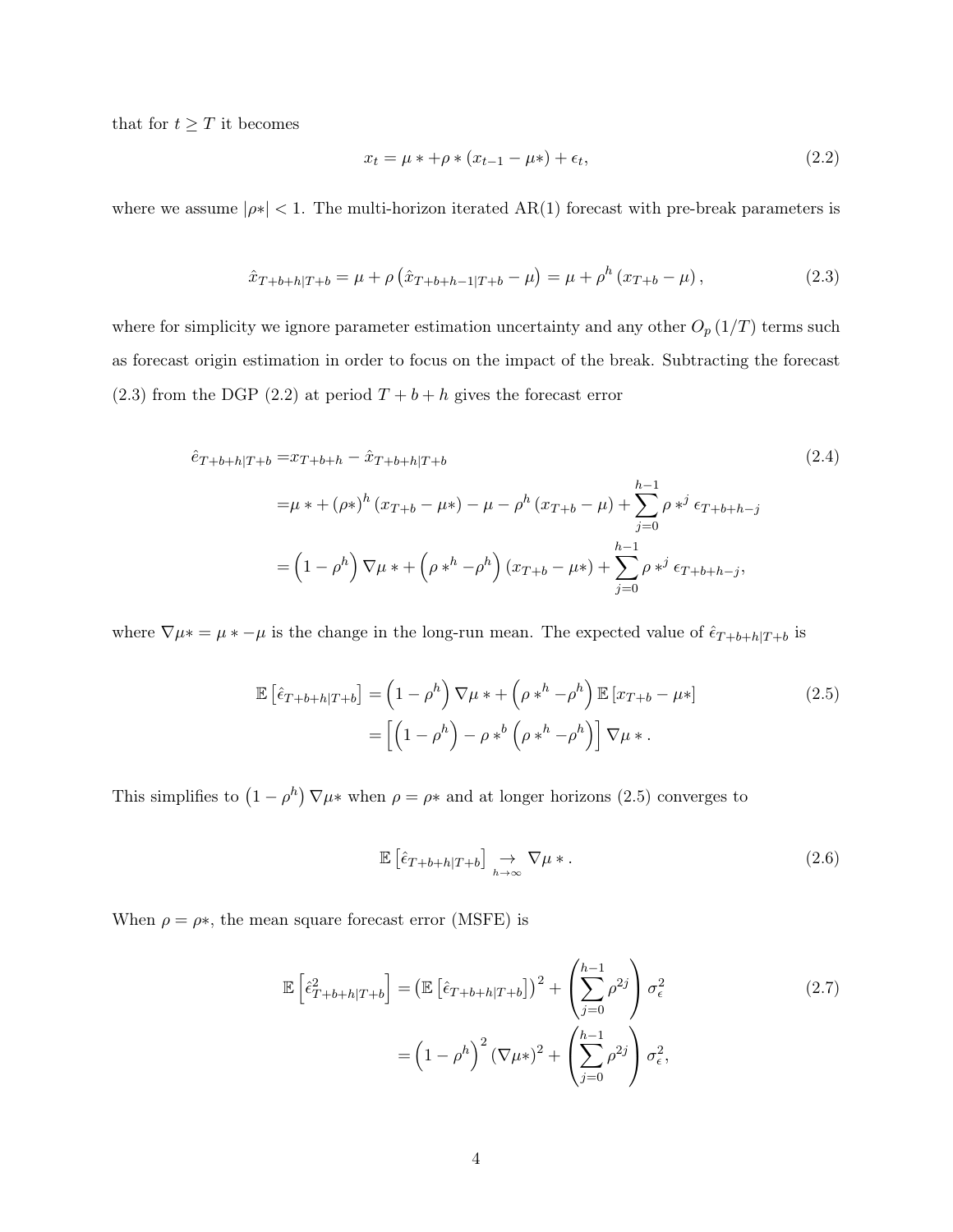which at longer horizons converges to

$$
\mathbb{E}\left[\hat{\epsilon}_{T+b+h|T+b}^2\right] \underset{h \to \infty}{\to} (\nabla \mu*)^2 + \frac{\sigma_\epsilon^2}{1-\rho^2}.\tag{2.8}
$$

Thus, the pre-break AR(1) model exhibits a persistent forecast bias across all horizons. Since this bias persists across all horizons, differencing the data and the forecasts can remove the bias at longer horizons. However, if the object of interest is the data in levels, then simple differenced forecasts are not beneficial. Thus, it is necessary to consider alternative approaches.

## 3 Naive Robust Forecasts

We now summarize how multi-horizon forecasts from naive predictors perform after a break.

### 3.1 A Random Walk

A random walk is one of the simplest and most commonly used naive forecasting procedures. It predicts that the process will be unchanged from the last observable period

$$
\bar{x}_{T+b+h|T+b} = x_{T+b},\tag{3.1}
$$

so the forecast error after the break is

$$
\bar{e}_{T+b+h|T+b} = \left(\rho \ast^h - 1\right) \left(x_{T+b} - \mu^*\right) + \sum_{j=0}^{h-1} \rho \ast^j \epsilon_{T+b+h-j},\tag{3.2}
$$

and the expected forecast error (i.e. bias) is

$$
\mathbb{E}\left[\bar{e}_{T+b+h|T+b}\right] = \left(\rho \ast^h - 1\right) \mathbb{E}\left[\left(x_{T+b} - \mu^*\right)\right] \approx \left(1 - \rho \ast^h\right) \rho \ast^b \nabla \mu \ast. \tag{3.3}
$$

If  $|\rho^*| < 1$ , then the bias is in the same direction as  $\nabla \mu^*$ . However, as the forecast origin moves away from the break date, the bias disappears as the forecast adapts to the new long-run mean

$$
\mathbb{E}\left[\bar{e}_{T+b+h|T+b}\right] \underset{b\to\infty}{\to} 0. \tag{3.4}
$$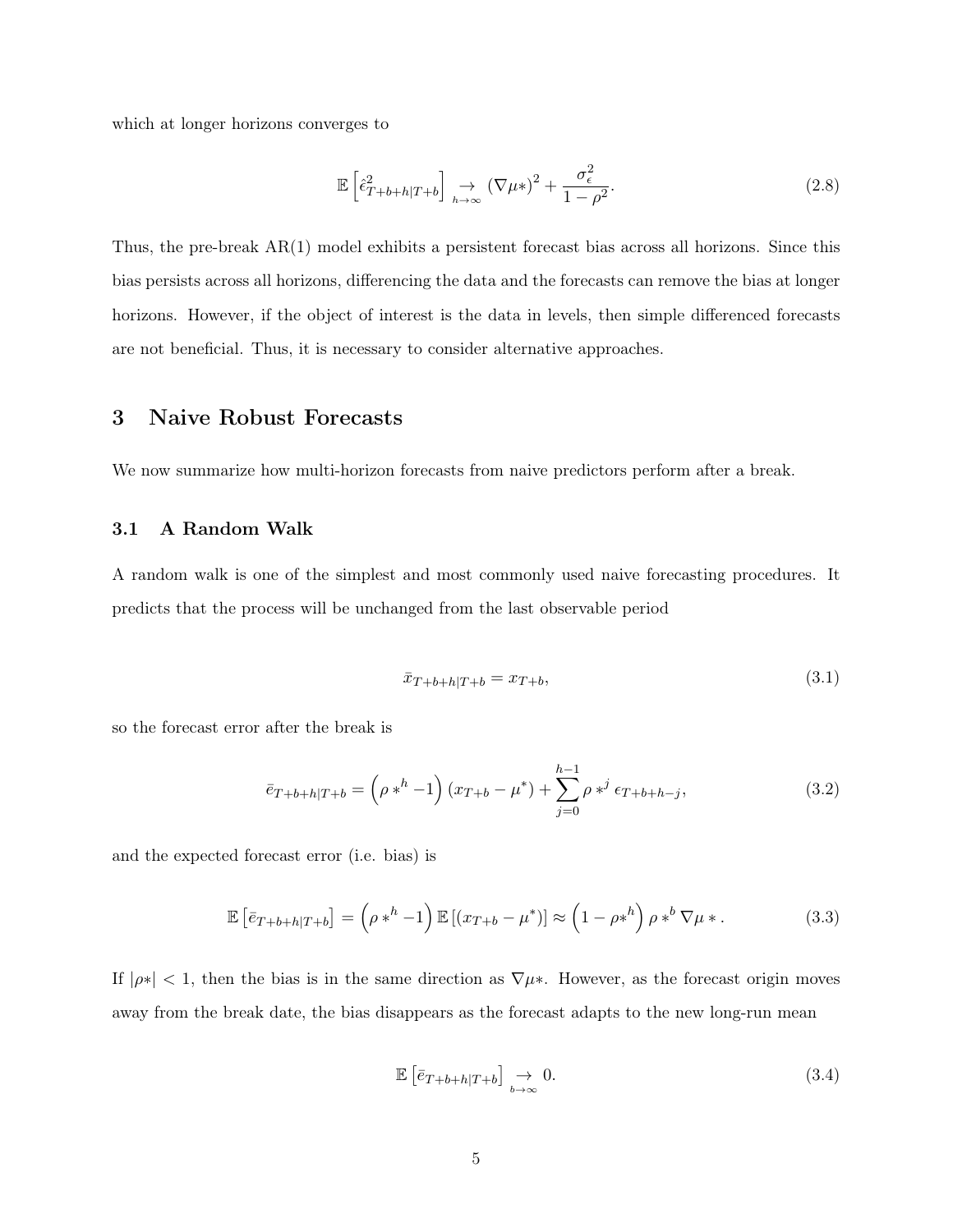When  $\rho = \rho *$  the MSFE is

$$
\mathbb{E}\left[\bar{e}_{T+b+h|T+b}^{2}\right] = \left(1-\rho^{h}\right)^{2}\left(\rho^{2b}\left(\nabla\mu\ast\right)^{2}+\frac{\sigma_{\epsilon}^{2}}{1-\rho^{2}}\right) + \left(\sum_{j=0}^{h-1}\rho^{2j}\right)\sigma_{\epsilon}^{2},\tag{3.5}
$$

which at longer horizons converges to

$$
\mathbb{E}\left[\bar{e}_{T+b+h|T+b}^{2}\right] \underset{h \to \infty}{\to} \rho^{2b} \left(\nabla\mu*\right)^{2} + \frac{2\sigma_{\epsilon}^{2}}{1-\rho^{2}}.
$$
\n(3.6)

The random walk forecast always outperforms the  $AR(1)$  model when the size of the break satisfies  $\sqrt{\nabla \mu^*}$  $\left(\frac{\gamma_{\mu*}}{\sigma_{\epsilon}}\right)^2 > \frac{1}{(1-\rho^{2b})^2}$  $\frac{1}{(1-\rho^{2b})(1-\rho^2)}$ . The larger the break, the more persistence there is, and the further away from the break date, then the better the random walk performs relative to the  $AR(1)$ .

#### 3.2 A Robust Predictor

An alternative approach is a robust predictor, which Castle et al. (2015a) and Hendry (2018) show works very well for 1-step-ahead forecasts during and after a structural break. The robust predictor has the advantage of rapidly adjusting to the new long-run mean like the random walk while also retaining the economic content of the persistence parameter despite the fact that it may have shifted. The formulation of the robust predictor is model specific but the idea behind it is to quasi-difference the forecast model so that the long-run mean is removed. In the context of the  $AR(1)$  model, the robustified 1-step-ahead forecasts become

$$
\tilde{x}_{T+b+1|T+b} = x_{T+b} + \rho \Delta x_{T+b},\tag{3.7}
$$

which completely removes the long-run run mean but keeps the persistence parameter. When  $\rho = 0$ (3.7) collapses to the random walk forecast and when  $\rho = 1$  it is the double difference device; see Hendry (2006). The iterated forecasts from this predictor at multiple-horizons are

$$
\tilde{x}_{T+b+h|T+b} = \tilde{x}_{T+b+h-1|T+b} + \rho \Delta \tilde{x}_{T+b+h-1|T+b}
$$
\n
$$
= x_{T+b} + \sum_{j=1}^{h} \rho^j \Delta x_{T+b} = x_{T+b} + \left(1 - \rho^h\right) \frac{\rho}{1 - \rho} \Delta x_{T+b},
$$
\n(3.8)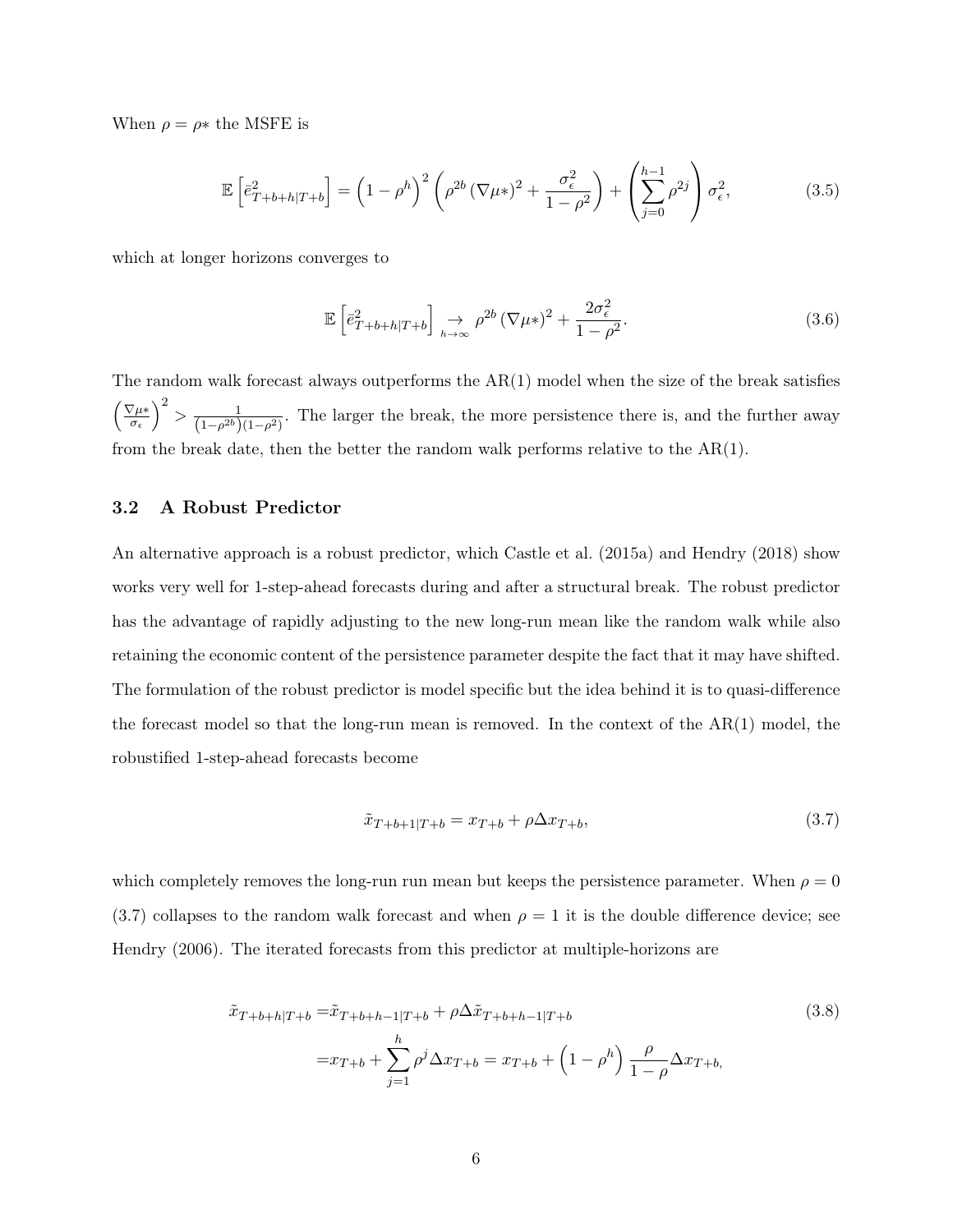where the last equality holds because  $|\rho| \neq 1$ . The forecast errors are

$$
\tilde{e}_{T+b+h|T+b} = \left(\rho^h - 1\right) \frac{\rho}{1-\rho} \Delta x_{T+b} + \left(\rho \ast^h - 1\right) (x_{T+b} - \mu \ast) + \sum_{j=0}^{h-1} \rho \ast^j \epsilon_{T+b+h-j} \tag{3.9}
$$
\n
$$
= \left(\rho \ast^h - 1\right) \left(\frac{\epsilon_{T+b}}{1-\rho \ast}\right) + \left[\left(\frac{\rho^h - 1}{1-\rho}\right) \rho - \rho \ast \left(\frac{\rho \ast^h - 1}{1-\rho \ast}\right)\right] \Delta x_{T+b} + \sum_{j=0}^{h-1} \rho \ast^j \epsilon_{T+b+h-j},
$$

where we use the fact that  $\Delta x_{T+b} = (\rho * -1)(x_{T+b-1} - \mu *) + \epsilon_{T+b}$ . The expected forecast error is

$$
\mathbb{E}\left[\tilde{\hat{e}}_{T+b+h|T+b}\right] = \left[1 - \frac{1-\rho^h}{1-\rho^{*h}}\left(\frac{1-\rho^*}{1-\rho}\right)\frac{\rho}{\rho^*}\right] \left(1-\rho^{*h}\right)\rho^{*b}\nabla\mu^*
$$
(3.10)

where the direction depends on  $\rho/\rho^*$ . When this ratio is unity, then there is no forecast bias.

The MSFE of this robust predictor is approximately

$$
\mathbb{E}\left[\tilde{\hat{\epsilon}}_{T+b+h|T+b}^{2}\right] \approx \left[1 - \frac{1-\rho^{h}}{1-\rho^{*h}}\left(\frac{1-\rho^{*}}{1-\rho}\right)\frac{\rho}{\rho^{*}}\right]^{2}\left(1-\rho^{*h}\right)^{2}\left(\rho^{*2b}\left(\nabla\mu^{*}\right)^{2} + \frac{2\rho^{*2}\sigma_{\epsilon}^{2}}{\left(1-\rho^{*}\right)\left(1-\rho^{*2}\right)}\right) \tag{3.11}
$$
\n
$$
+ \left\{2\left[\frac{1-\rho^{h}}{1-\rho^{*h}}\left(\frac{1-\rho^{*}}{1-\rho}\right)\rho - \rho^{*}\right]\left(\frac{1-\rho^{*h}}{1-\rho^{*}}\right)^{2} + \left(\sum_{j=0}^{h-1}\rho^{*2j} + \left(\frac{1-\rho^{*h}}{1-\rho^{*}}\right)^{2}\right)\right\}\sigma_{\epsilon}^{2},
$$

which at longer horizons converges to

$$
\mathbb{E}\left[\tilde{\hat{\epsilon}}_{T+b+h|T+b}^{2}\right] \underset{h\to\infty}{\to} \left[1-\frac{(1-\rho*)}{(1-\rho)}\frac{\rho}{\rho*}\right]^{2}\left(\rho*^{2b}(\nabla\mu*)^{2}+\frac{2\rho*^{2}\sigma_{\epsilon}^{2}}{(1-\rho*)\left(1-\rho*^{2}\right)}\right) \qquad (3.12)
$$

$$
+\left(2\rho*\left[\frac{1-\rho*}{1-\rho}\frac{\rho}{\rho*}-1\right]+1\right)\frac{\sigma_{\epsilon}^{2}}{(1-\rho*)^{2}}+\frac{\sigma_{\epsilon}^{2}}{1-\rho*^{2}}.
$$

This illustrates that the forecast-error variance explodes and the bias remains when  $\rho \neq \rho^*$ . The variance remains inflated even as the forecast origin moves away from the break date

$$
\mathbb{E}\left[\tilde{\hat{\epsilon}}_{T+b+h|T+b}^{2}\right] \underset{h,b\to\infty}{\to} \left[1-\frac{(1-\rho*)}{(1-\rho)}\frac{\rho}{\rho*}\right]^{2}\left(\frac{2\rho*^{2}\sigma_{\epsilon}^{2}}{(1-\rho*)\left(1-\rho*^{2}\right)}\right) + 2\rho*\left[\frac{1-\rho*}{1-\rho}\frac{\rho}{\rho*}-1\right]\frac{\sigma_{\epsilon}^{2}}{(1-\rho*)^{2}}+\frac{\sigma_{\epsilon}^{2}}{1-\rho*^{2}}+\frac{\sigma_{\epsilon}^{2}}{(1-\rho*)^{2}},\tag{3.13}
$$

which is much larger than the random walk.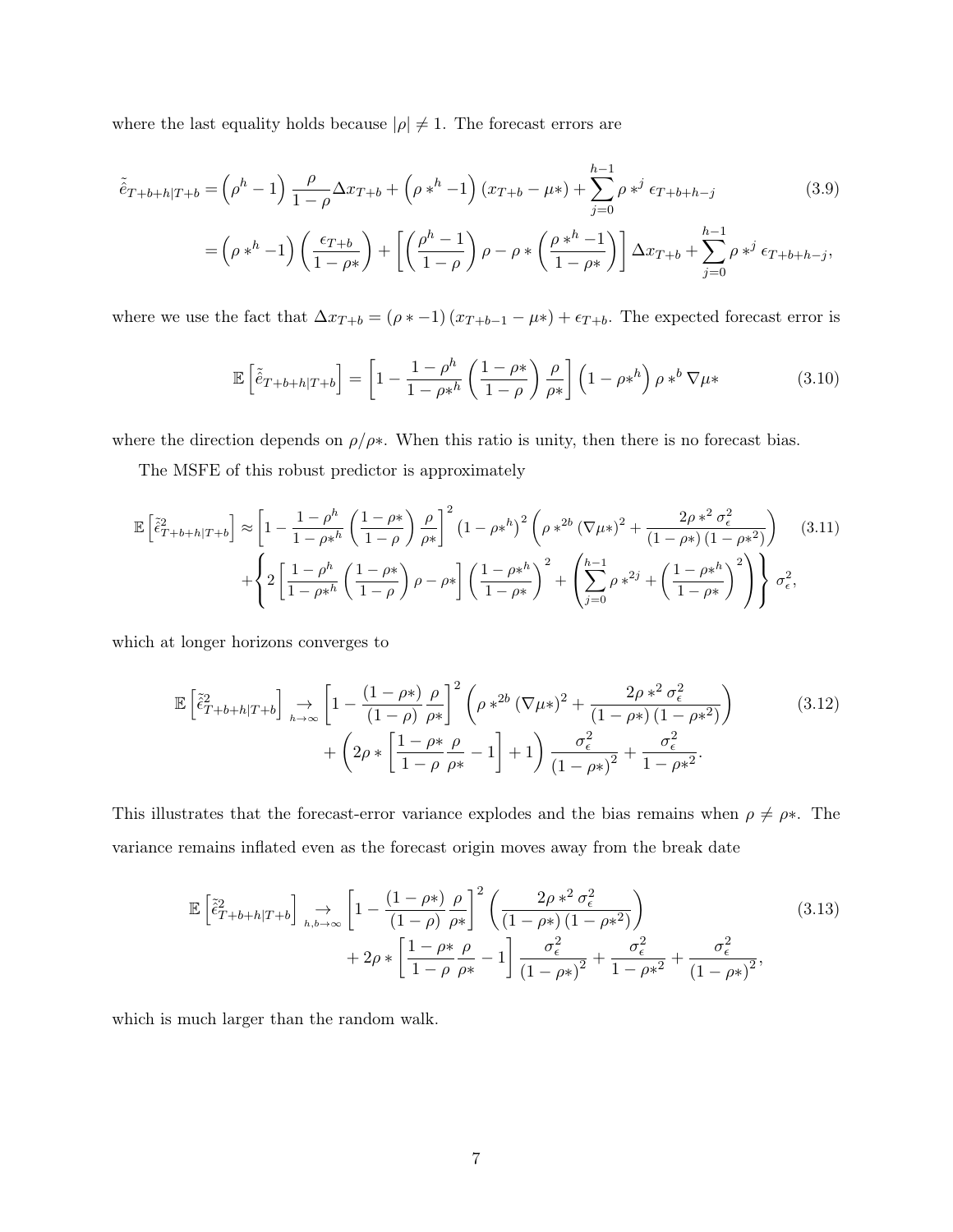However, when  $\rho = \rho^*$ , then at longer horizons the MSFE converges to

$$
\mathbb{E}\left[\tilde{\hat{\epsilon}}_{T+b+h|T+b}^2\right] \underset{h \to \infty}{\to} \left(\frac{2}{1-\rho}\right) \frac{\sigma_{\epsilon}^2}{1-\rho^2},\tag{3.14}
$$

which shows that although there is no bias, the variance is more than double that of the  $AR(1)$ forecast. It only outperforms the AR(1) when  $\left(\frac{\nabla \mu^*}{\sigma^2}\right)$  $\overline{\sigma_{\epsilon}^2}$  $\big)^2 > \frac{1}{(1)}$  $\frac{1}{(1-\rho)^2}$  or the random walk when  $\left(\frac{\nabla \mu^*}{\sigma_{\epsilon}^2}\right)$  $\overline{\sigma_{\epsilon}^2}$  $\big)^2$  $2\rho$  $\frac{2\rho}{\rho^{2b}(1-\rho)(1-\rho^2)}$ . Thus, the break has to be large and this requirement increases the further away the break is. This illustrates the trade-off between removing/reducing forecast bias and increasing the forecast-error variance. While completely removing the bias is beneficial at short forecast horizons, it is less beneficial when it induces higher forecast-error variance at longer horizons.

## 4 Reinterpreting Robust Forecasts

Naive forecasts can also be reinterpreted as local estimators of the long-run mean. We start with the expected value of  $\mathbb{E}\left[ x_{T +b} \right]$   $b$  periods after the break

$$
\bar{\mu} = \mathbb{E}\left[x_{T+b}\right] = \mu * -\rho *^{b} \nabla \mu *,\tag{4.1}
$$

which collapses to the new long-run mean as the forecast origin moves away from the break. A special case estimator of this long-run mean is to choose  $\hat{\bar{\mu}} = x_{T+b}$ . Replacing the long-run mean in the  $AR(1)$  forecast with this local estimate gives

$$
\hat{\bar{x}}_{T+b+h|T+b} = \hat{\bar{\mu}} + \rho \left( \hat{\bar{x}}_{T+b+h-1|T+b} - \hat{\bar{\mu}} \right)
$$
\n
$$
= x_{T+b} + \rho^h \left( x_{T+b} - x_{T+b} \right) = x_{T+b} = \bar{x}_{T+b+h|T+b},
$$
\n(4.2)

which is identical to the random walk forecast in  $(3.1)$ . This illustrates why the random walk does so well following a structural break as it provides an immediate update of the long-run mean. However, the cost of doing so is an inflated error variance with just a gradual reduction in the bias.

An alternative estimate of the long-run mean is based on a transformation that removes any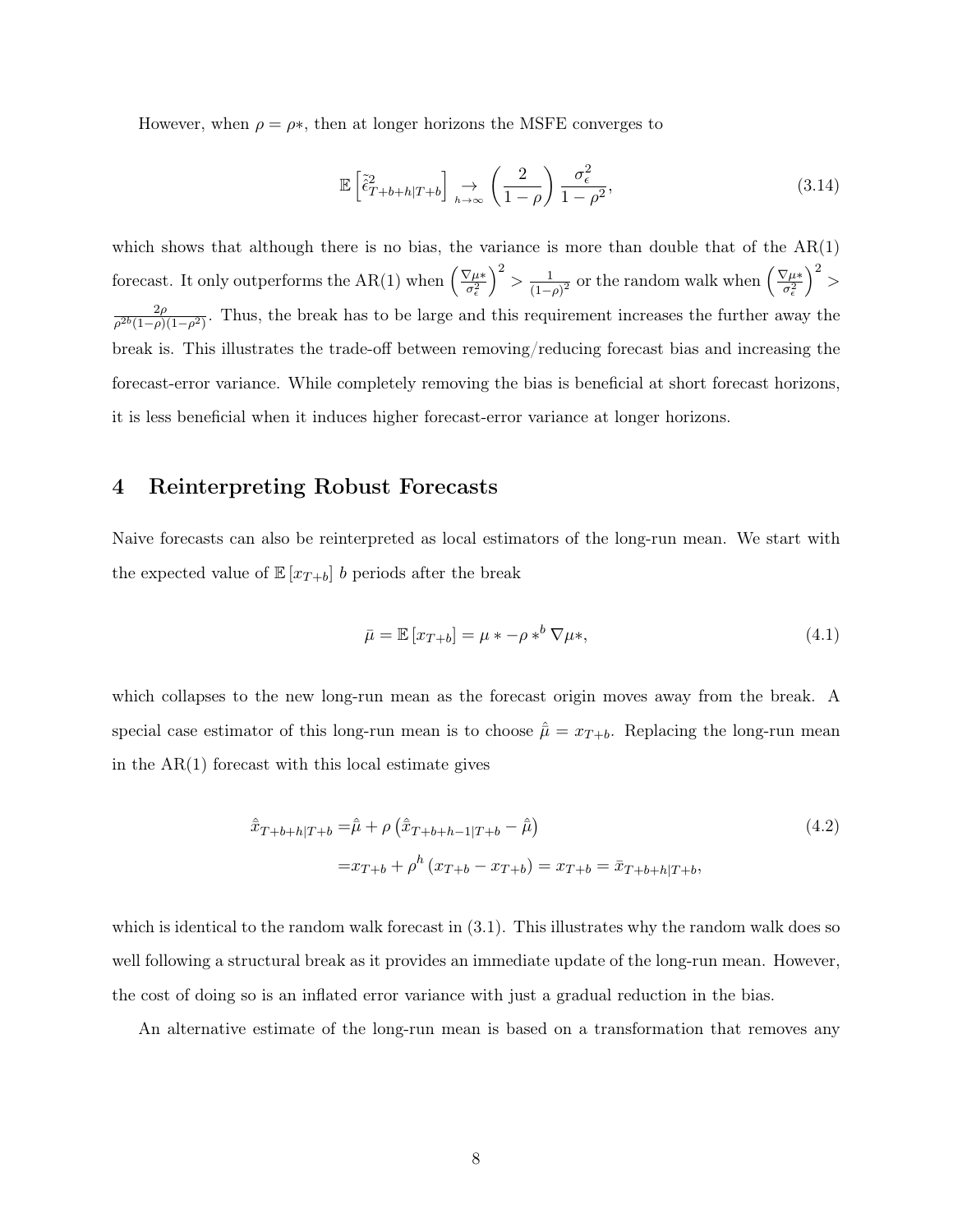bias immediately after the break. A transformation that satisfies this requirement is

$$
\tilde{\mu} = \mathbb{E}\left[x_{T+b} + \frac{\rho}{1-\rho}\Delta x_{T+b}\right] = \mu * -\rho *^b \nabla \mu * + \left(\frac{\rho}{1-\rho}\right)\rho *^{b-1} (1-\rho*) \nabla \mu * \n= \mu * -\rho *^b \nabla \mu * \left(1 - \frac{\rho}{\rho*} \left(\frac{1-\rho*}{1-\rho}\right)\right),
$$
\n(4.3)

which is identical to  $\mu^*$  when  $\rho = \rho^*$  or as  $b \to \infty$ . We can estimate this transformation as  $\hat{\tilde{\mu}} = x_{T+b} + \frac{\rho}{1-a}$  $\frac{\rho}{1-\rho}\Delta x_{T+b} = \frac{1}{1-\rho}(x_{T+b} - \rho x_{T+b-1})$  and plug it into the AR(1) forecast to get

$$
\hat{\tilde{x}}_{T+b+h|T+b} = \hat{\tilde{\mu}} + \rho \left( \hat{\tilde{x}}_{T+b+h-1|T+b} - \hat{\tilde{\mu}} \right) = \hat{\tilde{\mu}} + \rho^h \left( x_{T+b} - \hat{\tilde{\mu}} \right) \n= x_{T+b} + \left( 1 - \rho^h \right) \frac{\rho}{1-\rho} \Delta x_{T+b} = \tilde{x}_{T+b+h|T+b},
$$
\n(4.4)

which is identical to the robust predictor in (3.8).

This illustrates that robust forecasts can be interpreted as alternative local estimators of the long-run mean. Furthermore, this interpretation is not limited to just the random walk or the robust predictor. For example, forecasts from the double difference device proposed by Hendry (2006) are obtained when  $\hat{\hat{\mu}}_h = x_{T+b} + \frac{h}{1-h}$  $\frac{h}{1-\rho^h} \Delta x_{T+b}$ . This suggests, that there is a broad class of predictors that can be embedded into policy or economic models to help improve their forecasts.

Reinterpreting naive predictors as local estimates of the long-run mean also illustrates a way to improve the forecasts further. In particular, robust predictors generally reduce forecast bias at the expense of larger forecast error variances at longer horizons. This stems from the fact that the local estimates of the mean are very noisy because they are based on a single observation. This additional forecast error variance can be reduced by averaging over multiple observations.

### 5 Smooth Robust Forecasts

We can reduce the noise in local estimates of the long-run mean by taking a local average of observations since the break. This builds on smoothed methods (i.e. long differencing) to estimate equilibrium correction models proposed by Hendry (2006) and evaluated in Castle et al. (2015a), and relates to the choice of estimation windows for forecasting after breaks in Pesaran and Timmermann (2007) or the adaptive procedures by Giraitis et al. (2013).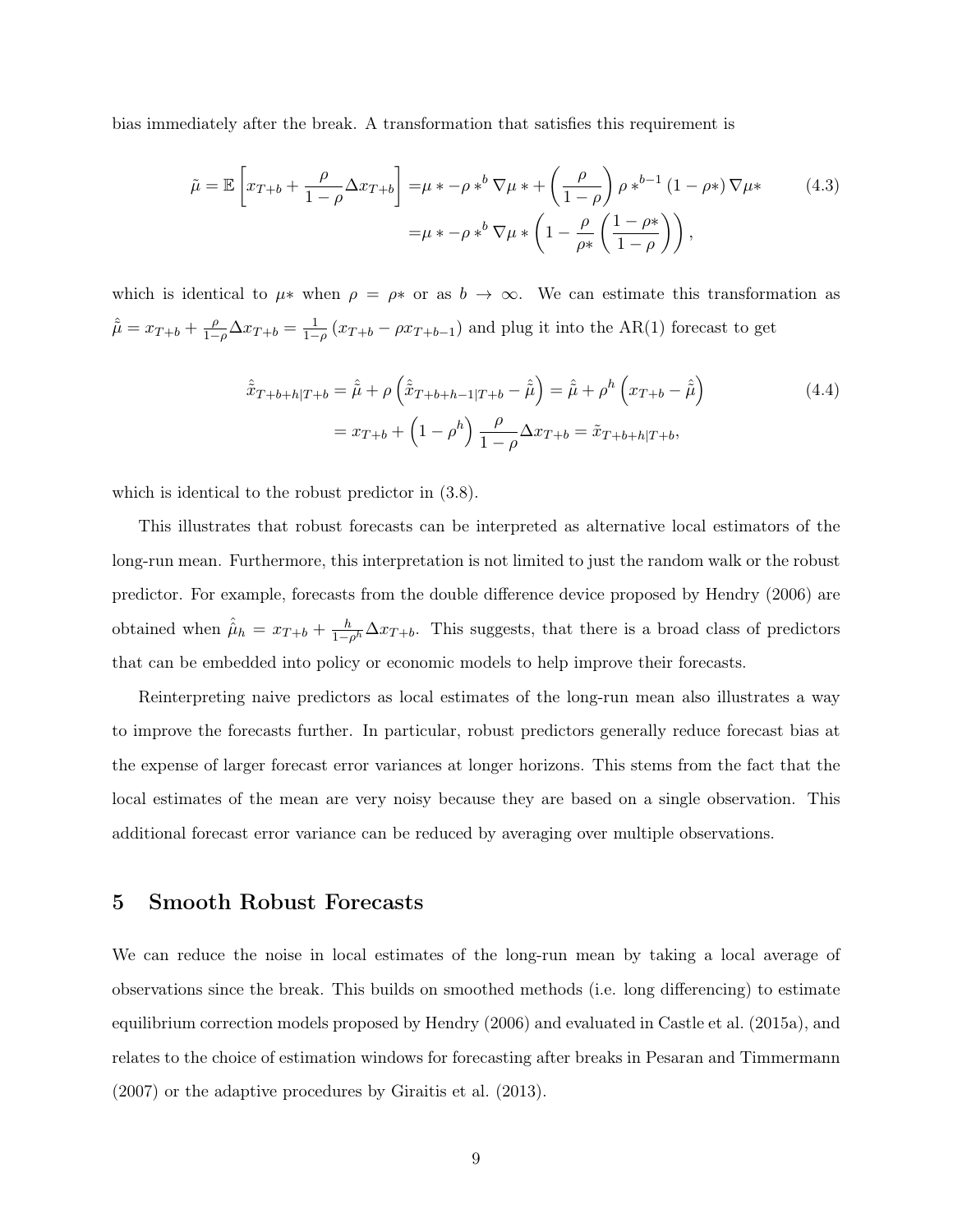#### 5.1 A Smooth Random Walk

Consider a smooth random walk where the long-run mean with an estimation window of size  $n$  is estimated as

$$
\bar{\mu} = \frac{1}{n} \sum_{j=0}^{n-1} x_{T+b-j} = \mu * + \frac{\rho *}{n} \sum_{j=0}^{n-1} (x_{T+b-1-j} - \mu *) + \sum_{j=0}^{n-1} \epsilon_{T+b-j},
$$
\n(5.1)

which is similar to estimates of backward-looking inflation expectations; e.g. see Atkeson and Ohanian (2001) and Ball and Mazumder (2011). Plugging (5.1) into the AR(1) forecast produces a smooth quasi-random walk forecast<sup>1</sup>

$$
\bar{\bar{x}}_{T+b+h|T+b} = \bar{\bar{\mu}} + \rho \left( \bar{\bar{x}}_{T+b+h-1|T+b} - \bar{\bar{\mu}} \right) = \bar{\bar{\mu}} + \rho^h \left( x_{T+b} - \bar{\bar{\mu}} \right). \tag{5.2}
$$

The forecast errors are

$$
\bar{e}_{T+b+h|T+b} = (\rho^h - 1) \left[ \frac{1}{n} \sum_{j=0}^{n-1} (x_{T+b-j} - \mu*) \right] + (\rho *^h - \rho^h) (x_{T+b} - \mu*) + \sum_{j=0}^{h-1} \rho *^j \epsilon_{T+b+h-j}.
$$
 (5.3)

which are driven by a local average of the last n observations as  $h \to \infty$ . The expected error is

$$
\mathbb{E}\left[\bar{e}_{T+b+h|T+b}\right] = \left\{ \frac{(1-\rho^h)}{n} \sum_{j=0}^{n-1} \rho \ast^{-j} + \rho^h - \rho \ast^h \right\} \rho \ast^b \nabla \mu \ast,
$$
\n(5.4)

which illustrates that the forecast bias remains even if the slope does not shift.

At long horizons the approximate MSFE converges to

$$
\mathbb{E}\left[\bar{\bar{e}}_{T+b+h|T+b}^{2}\right] \underset{h\to\infty}{\to} \left\{\frac{1}{n}\sum_{j=0}^{n-1}\rho^{*b-j}\right\}^{2} \left(\nabla\mu^{*}\right)^{2} + \frac{\sigma_{\epsilon}^{2}}{1-\rho^{*2}} + \mathbb{V}\left[\frac{1}{n}\sum_{j=0}^{n-1}x_{T+b-j}\right].\tag{5.5}
$$

This is insensitive to changes in the slope but with the cost of an inflated bias and variance. However,  $(5.5)$  shrinks to the smallest possible MSFE as the estimation window n grows<sup>2</sup>

$$
\mathbb{E}\left[\bar{\bar{e}}_{T+b+h|T+b}^2\right] \underset{h,n\to\infty}{\to} \frac{\sigma_\epsilon^2}{1-\rho*^2}.\tag{5.6}
$$

<sup>1</sup>It is not identical to a smooth random walk but does converge to one at longer horizons when  $|\rho| < 1$ .

<sup>&</sup>lt;sup>2</sup>This requires that  $\mathbb{V}\left[\frac{1}{n}\sum_{j=0}^{n-1} x_{T+b-j}\right] \underset{n\to\infty}{\to} 0$  which holds when  $|\rho| < 1$ ,  $|\rho*| < 1$  and  $n < b$ .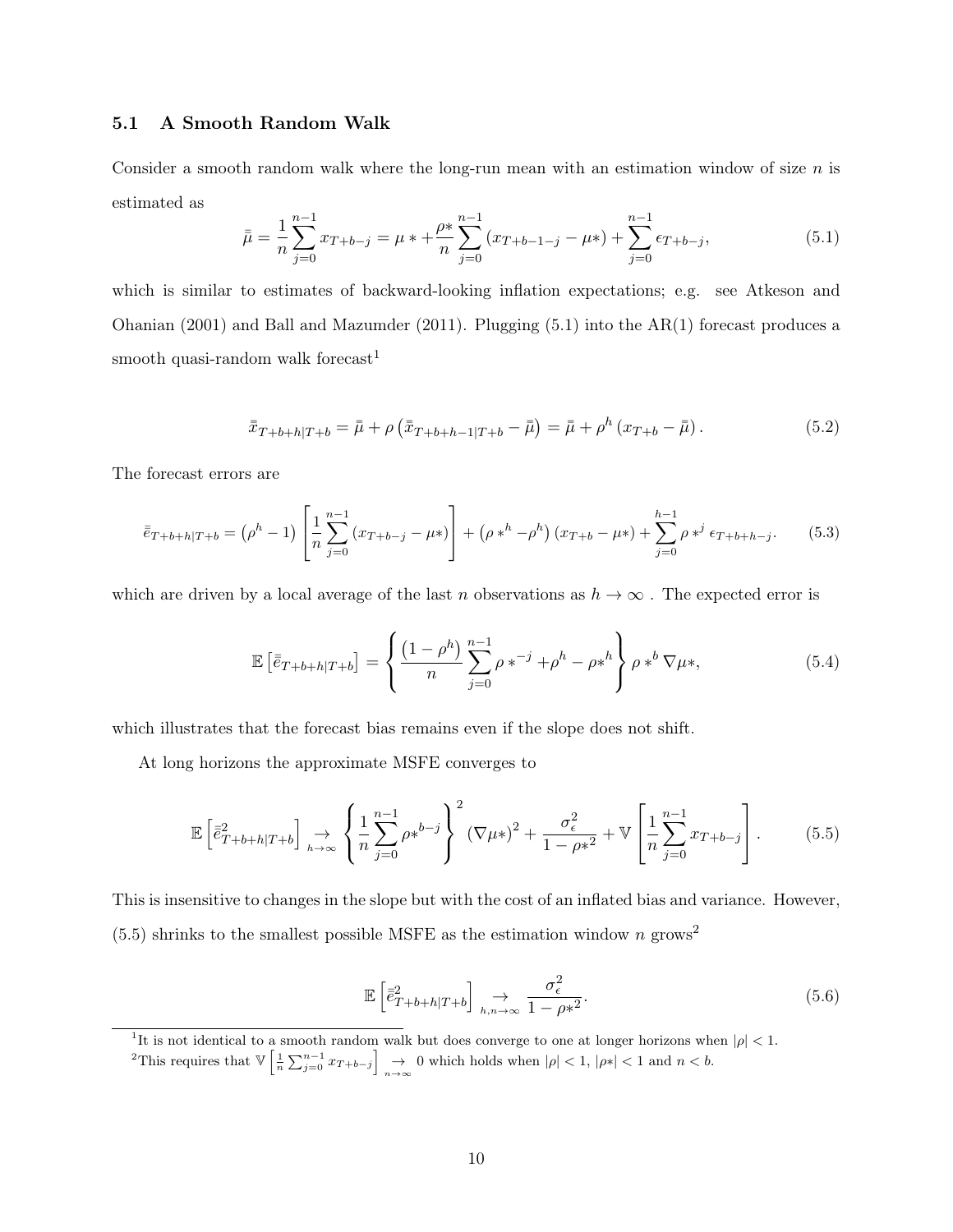The smoothed local estimate of the long-run mean allows the misspecified forecast to converge back to the correct mean. This helps explain why Atkeson and Ohanian (2001) and Ball and Mazumder (2011) find that backward-looking inflation expectations were useful for forecasting U.S. inflation over the volatile period of the 1970's and 1980's.

#### 5.2 A Smooth Robust Predictor

Now consider a smooth estimate of the robust predictor in  $(4.3)$  with a window of size n

$$
\tilde{\mu} = \frac{1}{n} \sum_{j=0}^{n-1} \left( x_{T+b-j} + \frac{\rho}{1-\rho} \Delta x_{T+b-j} \right) = \frac{1}{n(1-\rho)} \sum_{j=0}^{n-1} \left( x_{T+b-j} - \rho x_{T+b-j-1} \right)
$$
\n
$$
= \mu * + \frac{1}{n(1-\rho*)} \sum_{j=0}^{n-1} \epsilon_{T+b-j} + \left( \frac{\rho}{1-\rho} - \frac{\rho *}{1-\rho *} \right) \frac{1}{n} \sum_{j=0}^{n-1} \Delta x_{T+b-j}.
$$
\n(5.7)

Plugging this into the  $AR(1)$  produces a quasi-smooth robust predictor

$$
\tilde{\tilde{x}}_{T+b+h|T+b} = \tilde{\tilde{\mu}} + \rho \left( \tilde{\tilde{x}}_{T+b+h-1|T+b} - \tilde{\tilde{\mu}} \right) = \tilde{\tilde{\mu}} + \rho^h \left( x_{T+b} - \tilde{\tilde{\mu}} \right). \tag{5.8}
$$

At long horizons the approximate MSFE of this forecast converges to

$$
\mathbb{E}\left[\tilde{e}_{T+b+h|T+b}^{2}\right] \underset{h\to\infty}{\to} \left[1-\left(\frac{1-\rho*}{1-\rho}\right)\frac{\rho}{\rho*}\right]^{2}\left\{\frac{1}{n}\sum_{j=0}^{n-1}\rho*^{b-j}\nabla\mu*\right\}^{2} + \frac{\sigma_{\epsilon}^{2}}{1-\rho*^{2}} + \left(\frac{1}{1-\rho*}\right)^{2}\left\{\left[\left(\frac{1-\rho*}{1-\rho}\right)\rho-\rho*\right]^{2}\nabla\left[\frac{1}{n}\sum_{j=0}^{n-1}\Delta x_{T+b-j}\right] + \frac{\sigma_{\epsilon}^{2}}{n}\right\} + \frac{2}{(1-\rho*)^{2}}\left(\left(\frac{1-\rho*}{1-\rho}\right)\rho-\rho*\right)\frac{\sigma_{\epsilon}^{2}}{n^{2}}\left(1+(\rho*-1)\sum_{j=0}^{n-1}\sum_{i=0}^{n-1-j}\rho^{*i}\right),
$$
\n(5.9)

which indicates that it suffers from both bias and an inflated variance at all horizons. However,  $(5.9)$  shrinks as the estimation window n grows, and converges to the smallest possible MSFE<sup>3</sup>

$$
\mathbb{E}\left[\tilde{\tilde{e}}_{T+b+h|T+b}^{2}\right] \underset{h,n\to\infty}{\to} \frac{\sigma_{\epsilon}^{2}}{1-\rho\ast^{2}}.
$$
\n(5.10)

<sup>3</sup>The requires that  $\mathbb{V}\left[\frac{1}{n}\sum_{j=0}^{n-1}\Delta x_{T+b-j}\right] \to 0$  which holds if  $\Delta x_{T+b}$  is stationary after the break and  $n \leq b$ .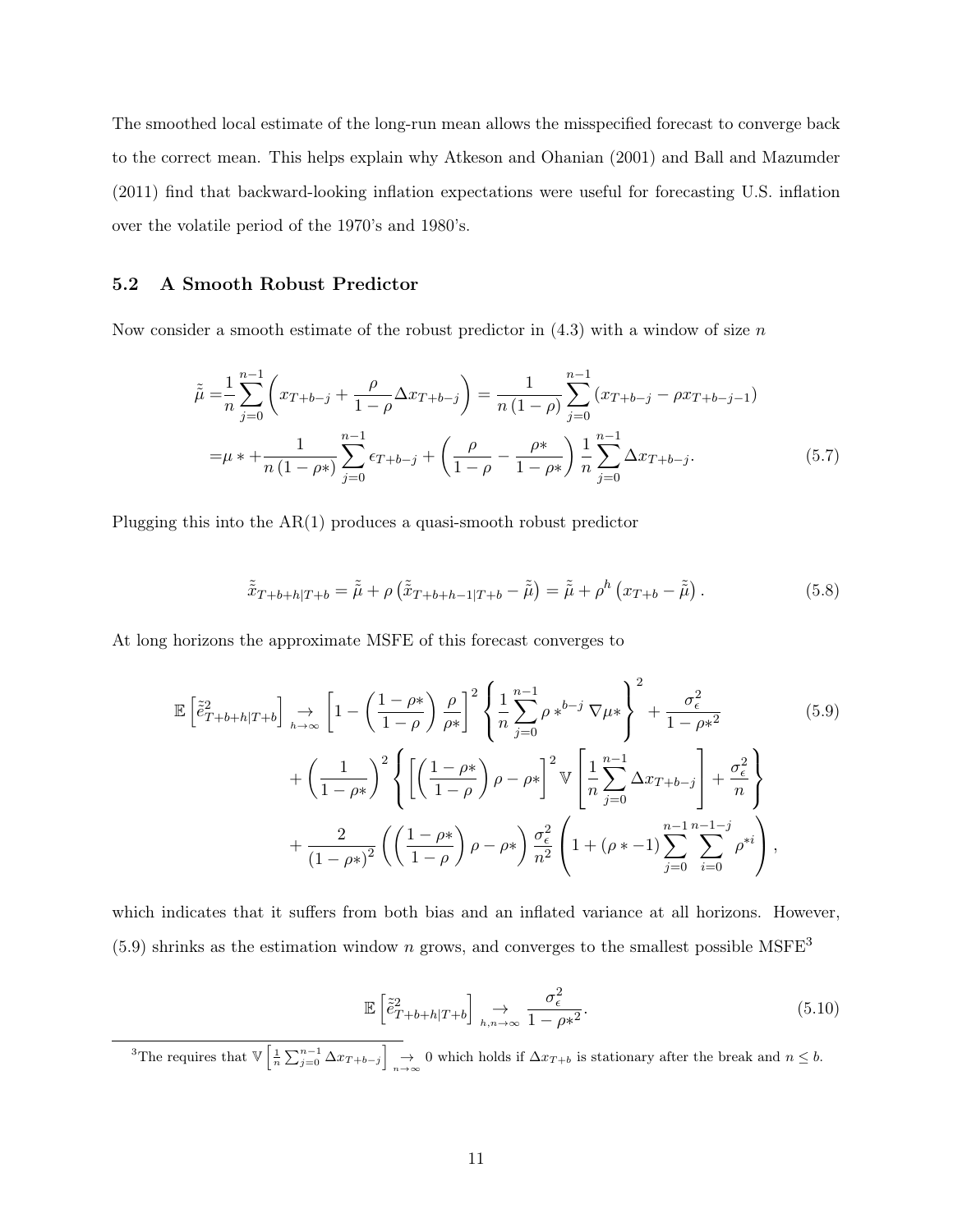When the slope parameter shifts, the smooth robust predictor becomes more accurate the further away from the break. The MSFE converges to the correctly specified model forecast even though it uses the incorrect slope parameter values to transform the long-run mean.

In the special case where only the intercept shifts so that  $\rho = \rho^*$ , then the MSFE is

$$
\mathbb{E}\left[\tilde{\tilde{\epsilon}}_{T+b+h|T+b}^{2}\right] = \left(\frac{\rho^{h}-1}{1-\rho}\right)^{2} \frac{\sigma_{\epsilon}^{2}}{n} + \sigma_{\epsilon}^{2} \sum_{j=0}^{h-1} \rho^{2j},\tag{5.11}
$$

which has no bias and at longer horizons converges to

$$
\mathbb{E}\left[\tilde{\tilde{\epsilon}}_{T+b+h|T+b}^{2}\right] \underset{h\to\infty}{\to} \left(1+\frac{1}{n}\frac{1-\rho^{2}}{(1-\rho)^{2}}\right)\frac{\sigma_{\epsilon}^{2}}{1-\rho^{2}}.\tag{5.12}
$$

Therefore, when the slope parameter does not shift, the bias is eliminated no matter how far away the break is. However, the forecast error variance remains inflated. When  $n = 1$ , this is the robust predictor MSFE in  $(3.14)$ . As *n* increases the variance shrinks to the correctly specified forecast so that the smooth robust predictor outperforms the random walk and the AR(1) model exactly as the smooth random walk did in  $(5.6)$ . Comparing against the smooth random walk for large h indicates that the smooth robust predictor performs best when

$$
\left(\frac{\nabla \mu *}{\sigma_{\epsilon}}\right)^2 > \left(\frac{1}{(1-\rho)} - \frac{1}{n} \sum_{i=0}^{n-2} \sum_{j=0}^{n-2-i} \rho^j\right) \frac{2n\rho}{\left\{\sum_{j=0}^{n-1} \rho^{b-j}\right\}^2 (1-\rho^2)}.
$$
(5.13)

The smooth robust predictor dominates the smooth random walk for any value of n when  $\rho < 0$ . When  $\rho > 0$  then the smallest break required for the smooth robust predictor to dominate the smooth random walk is greater than 2 standard deviations. However, simulations indicate that this requirement can be much larger depending on  $\rho$ . As a result, it may be valuable to combine both measures by averaging. There is a large literature which demonstrates the benefits of doing so; e.g. see Bates and Granger (1969), Hendry and Clements (2004), and Timmermann (2006).

The results for both the smooth predictors rely on the occurrence of a single break at time period  $t = T$ . If there is only one break then it is clearly optimal to choose an estimation window  $n = b$  to maximize the available post-break information. However if there are additional breaks at  $t > T$  then it may be better to set  $n < b$  to account for the forecast-error bias-variance trade-off.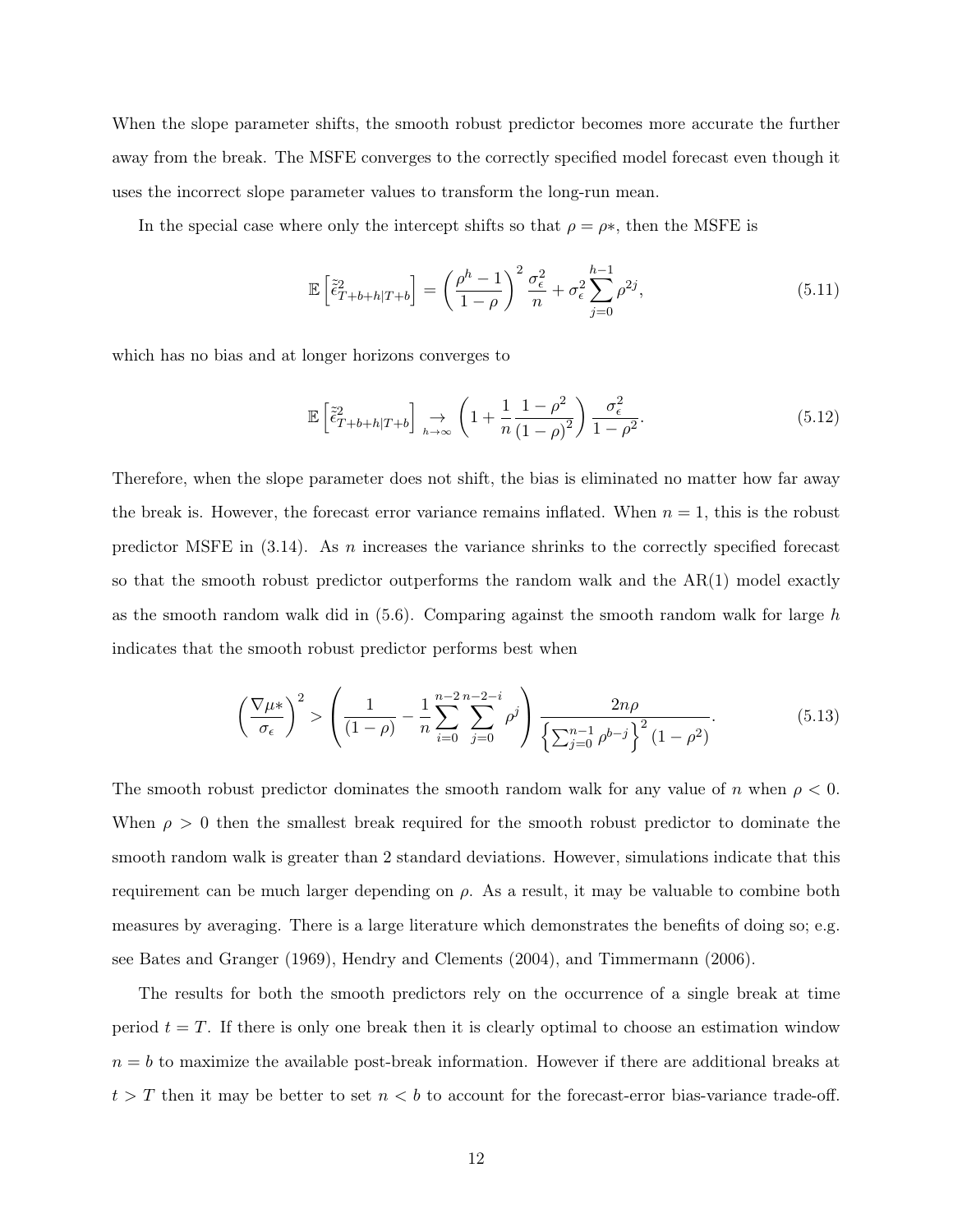In practice, choosing  $n = 4$  as suggested by Hendry (2006) for quarterly data, works reasonably well when there are multiple shifts. However, it is useful to extend this window when working with higher frequency data or using estimators that perform additional differencing.

It may also be useful to extend the estimation window if there are suspected shifts in the variance. An increase in the residual variance reduces the signal around a shift in the mean. Therefore, a larger  $\nabla \mu^*$  would be required to satisfy (5.13). Thus, we would either favour the smooth random walk forecast or seek to extend the post-break estimation window.

It is possible to consider more sophisticated approaches for choosing an estimation window which take into account the length of the forecast horizon. For example, Pesaran and Timmermann (2007) show that pooling models and cross-validation work well when there are multiple unknown break dates. Alternatively, Giraitis et al. (2013) propose an adaptive procedure that gives weight to observations before and after a break based on model performance. Indicator saturation methods could also be used to simultaneously determine the break date and choose the estimation sample to utilize as much of the post-break information as possible; see Castle et al. (2015b) and Castle et al. (2018). These extensions are left for future research.

## 6 Simulation Evidence

In this section we explore the performance of the various forecasting methods considered above using simulations. We start by conducting a visual analysis of the forecast performance by plotting the forecasts after a change in the parameters. For the purpose of this analysis we choose the data generating process so that it coincides with  $(2.1)$  above where  $\rho = 0.8$  and the long-run mean is  $\mu = \frac{5}{1-\rho} = 25$ . At  $t = 20$  the model parameters shift so that the DGP becomes (2.2) where  $\rho$ changes to  $\rho* = 0.666$  so that the long-run mean also shifts to  $\mu* = 15$ . This is an extremely large shift that any forecaster should be able to detect and adapt to. But it provides a clear illustration of the differences between the forecasting methods out through 30 forecast horizons.

Figure 6.1 presents the results of this exercise. Consistent with the mathematical derivations above, the AR(1) forecasts in panel A are biased after the break in parameters as they continually try to correct back to the pre-break long-run mean of the series. This illustrates why it is beneficial to have updated estimates of the long-run mean after a break.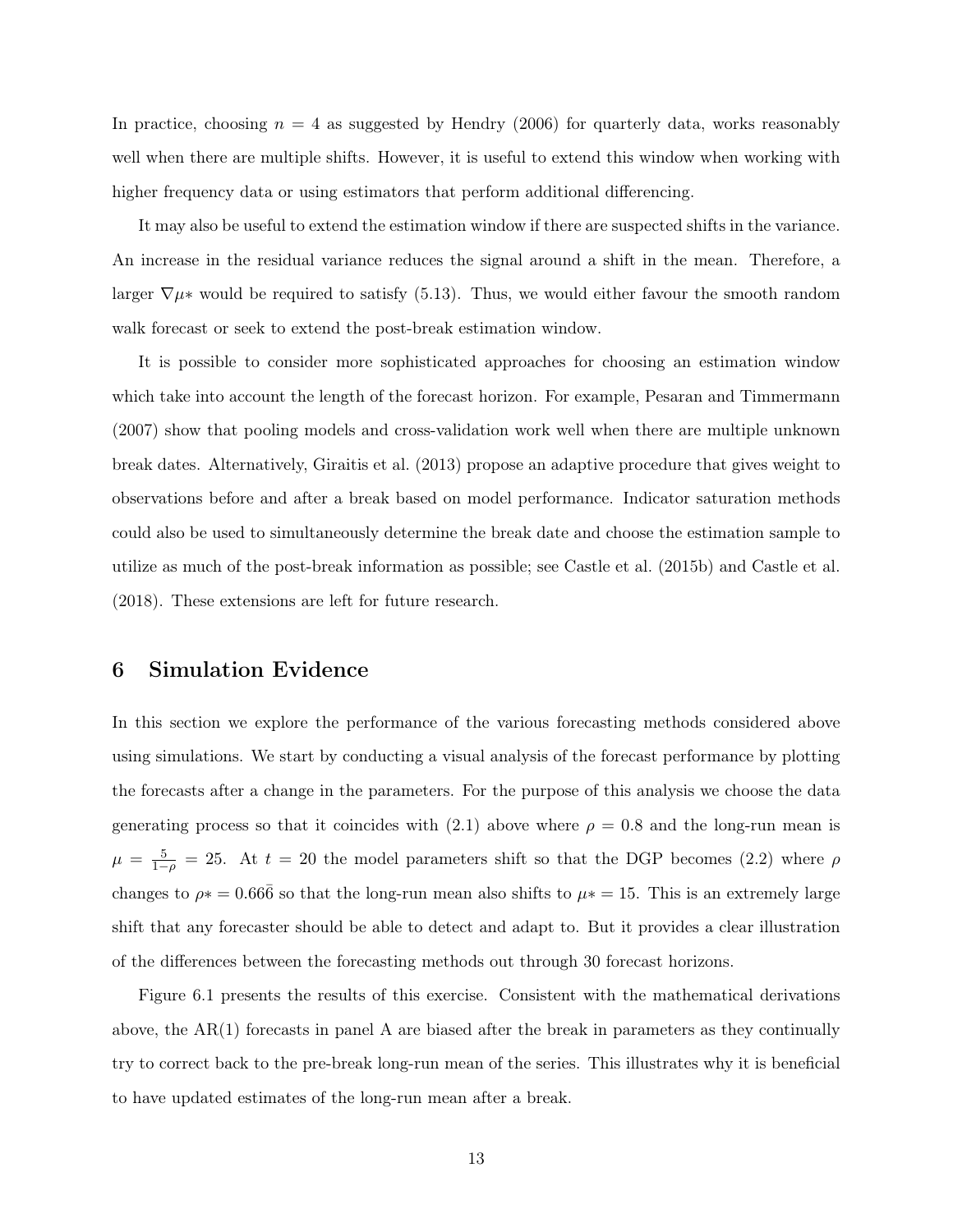

Notes: The break occurs at  $t = 20$  where  $\rho = 0.8$  changes to  $\rho * = 0.666$  with an long-run mean of  $\frac{5}{1-\rho}$  which becomes  $\frac{5}{1-\rho*}$ . The forecasts start at  $t = 21$ . The smooth forecasts use an expanding window of  $n = b$  to utilize the entire post break sample. Figure 6.1: Forecast Illustration: Break in Long-Run Mean with Slope Shift

The robust forecasts provide a way to reduce the forecast bias at the cost of greater volatility. The random walk in panel B reduces the bias by extrapolating from each forecast origin and thus gradually corrects to the new long-run mean but is volatile and exhibits an initial upward bias. The robust predictor in panel C remains centered around the new long-run mean on average but suffers from large oscillations in the forecasts as they extrapolate changes in the series. Therefore, any benefits from reductions in the bias are drowned out by the large variance.

The smooth robust forecasts exhibit less volatility than the robust forecasts with the cost of greater bias which can be offset by combining them. The smooth random walk in panel D slowly converges to the new long-run mean from above while the much less volatile smooth robust predictor in panel E converges to the new long-run mean from below. Given that these two forecasts are differentially misspecified so that they are biased in opposite directions, then there are large benefits to combining them; see Hendry and Clements (2004). The smooth average of the random walk and robust predictor in panel F reduces both the bias and the volatility in the forecasts and generates a forecast that closely follows the series many steps into the future.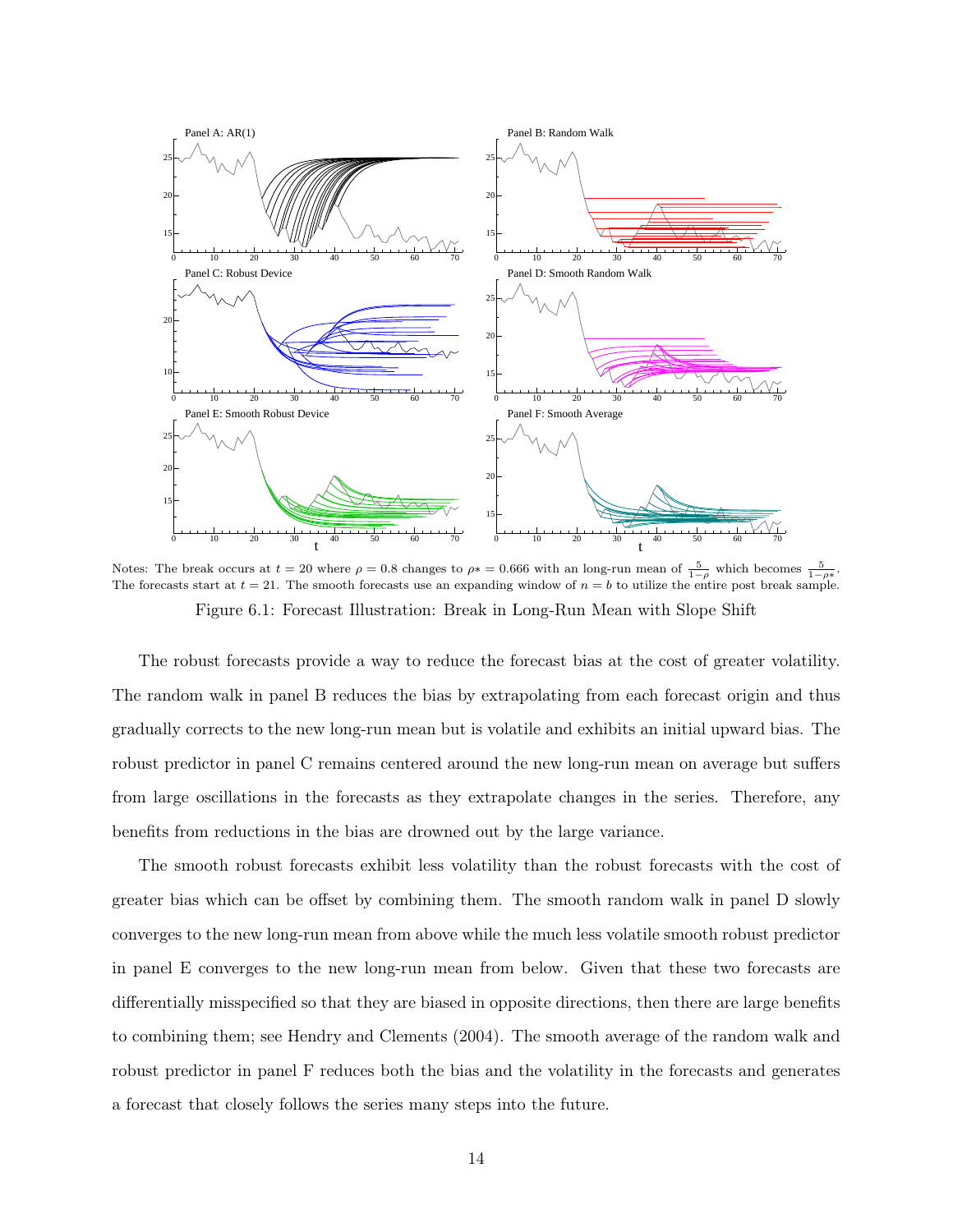

Figure 6.2: Simulations: Break in Long-Run Mean without Slope Shift

Next we examine how forecast performance evolves across horizons and as the forecasts move away from the break, both when the slope parameter shifts and when it does not. We generate the forecasts across 20,000 draws of the data using the same parameterization as described above and compute the MSFE across draws at each horizon and for each forecast origin. The long-run mean shifts from 25 to 15 at time period  $t = 20$  and the forecasts are generated starting from  $t = 21$  or  $b = 1$  through  $b = 20$  across 30 forecast horizons. Figures 6.2 and 6.3 present the results for the case where  $n = b$ . The results for  $n = 4$  are similar; see Appendix A.1.

Figure 6.2 presents the case of a break in the long-run mean without a slope shift. For comparison, the MSFEs of the AR(1) in panel A exceed 100 at the longest horizon. The random walk in Panel B has lower MSFEs at all horizons particularly as it moves away from the break. The robust predictor in panel C outperforms the random walk initially after the break, but does not benefit from moving away from the break as the forecast performance suffers from elevated forecast error variance. The smooth random walk in panel D performs similar to the random walk with a slower reduction in MSFE as b increases. The smooth robust predictor in panel E sees substantial declines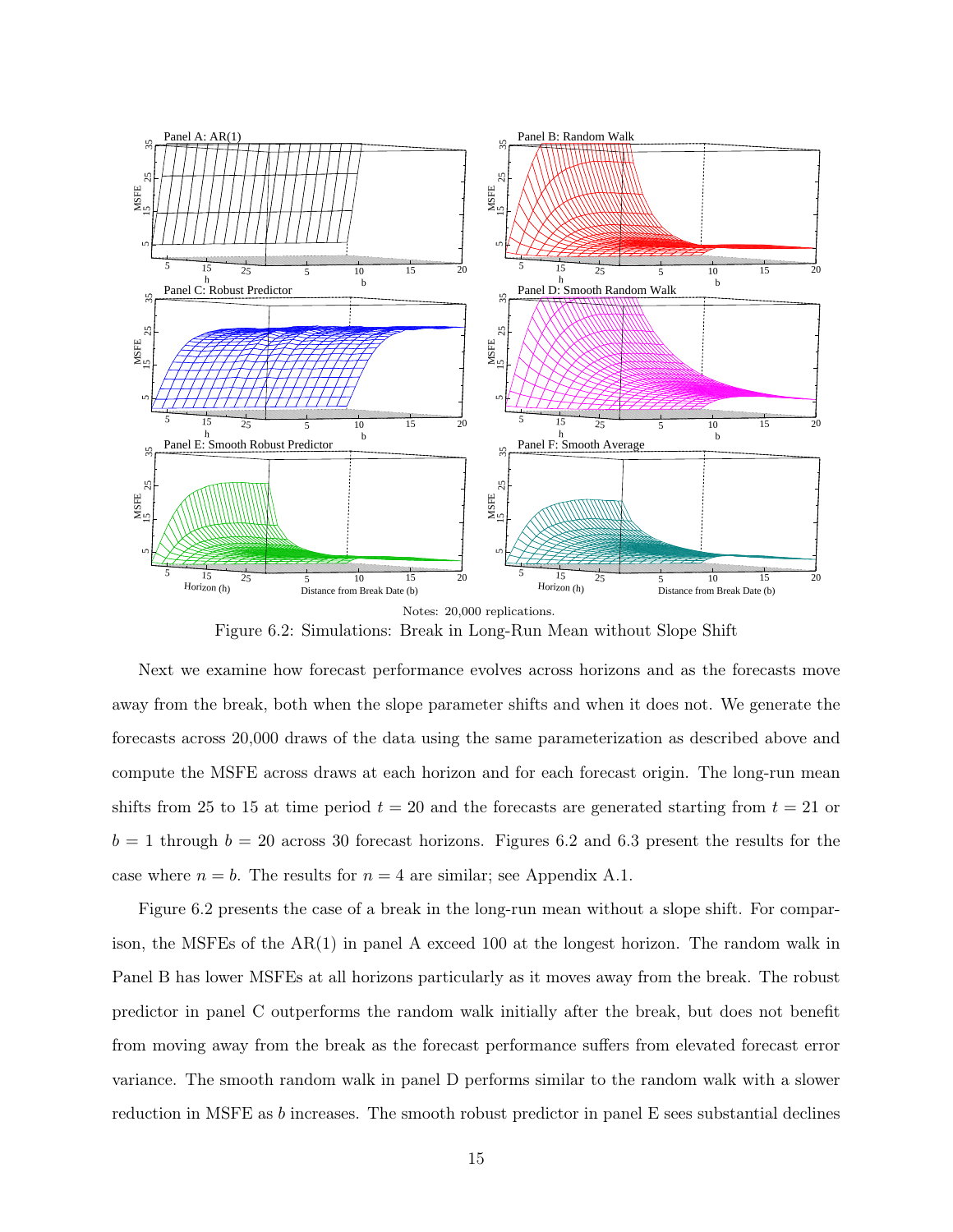

Figure 6.3: Simulations: Break in Long-Run Mean due to Slope Shift

in the MSFEs relative to the non-smoothed version as it moves away from the break date. An expanding estimation window helps to reduce the forecast-error variance so that by 20 periods after the break the forecast performance converges to the smallest possible MSFE. The smooth average in panel F has the smallest MSFEs initially but sees more gradual declines relative to the smooth robust predictor moving away from the break date although the MSFEs are already small.

These results illustrate that when the slope parameters do not shift, then the differencing done by the robust predictor is correct and does not suffer from any bias. Thus, in this case it is more beneficial to use the smooth robust predictor as compared to the smooth random walk or even a combination of the two, particularly as the forecast moves away from the break date.

We compare the results in Figure 6.2 with Figure 6.3 for the case where the slope parameter shifts and so the differencing done by the robust predictor induces additional forecast misspecification. The AR(1) in panel A continues to have the highest MSFEs. The random walk in panel B sees a considerable improvement relative to Figure 6.2. This is in part because the slope parameter becomes less persistent and so the process corrects to the long-run mean more quickly. The robust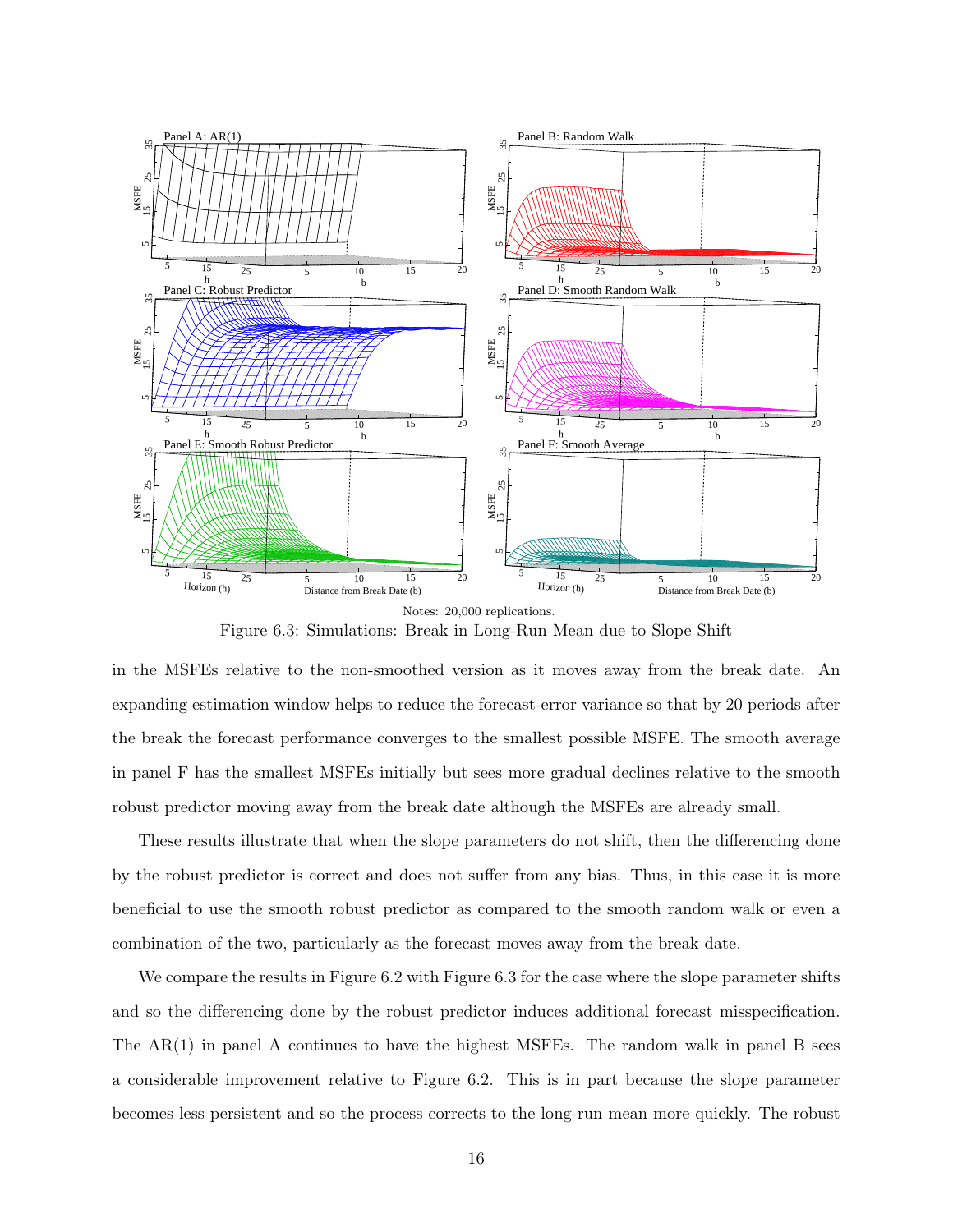predictor in panel C has a higher initial MSFE as its transformation does not completely remove bias until the forecasts move away from the break. The smooth random walk in panel D again experiences a slower forecast improvement relative to the random walk. However, as it moves away from the break then its MSFEs fall below the random walk due to the lower forecast error variance. The smooth robust predictor in panel E suffers from the same initial misspecification as the robust predictor, but improves moving away from the break. The smooth average in panel F has the lowest MSFEs due to the differences in mis-specification between the random walk and robust predictor.

Taken together, the results in Figures 6.2 and 6.3 illustrate that the smooth robust forecasts can improve upon their non-smoothed counterparts. It is also possible to generate further improvements by combining the smooth forecasts when they are differentially misspecified. This illustrates that it is possible to see dramatic improvements in forecast performance immediately after a break occurs and across all horizons.

## 7 Empirical Examples

#### 7.1 U.K. Productivity

In this section we examine whether it is possible to improve upon forecasts of productivity in the United Kingdom. The slowdown in U.K. productivity (as measured by output per hour worked) since the Global Financial Crisis has been a puzzling issue that has received much attention. The Office of Budget Responsibility (OBR) has repeatedly issued long-term forecasts of productivity that proved to be optimistic. We start by estimating a statistical model that performs well prior to 2008 but fails thereafter. We show that the OBR's forecast performance is well represented by a transformation of the model. Finally, we show that it is possible to dramatically improve these forecasts when using smooth robust methods.

We measure productivity in the U.K. as gross value added, excluding oil and gas, in millions of pounds divided by the total number of hours worked by all workers and normalized to be 100 in 2009 Q1. We construct a dataset of historical vintages of productivity based on the second and third releases of GDP; see Appendix A.2. We also obtain the latest available productivity data (as of June 30th, 2020) from the Office for National Statistics from 1997-Q1 through 2020-Q1 which we use to evaluate the forecasts. Our definitions and data sources are aligned with the OBR.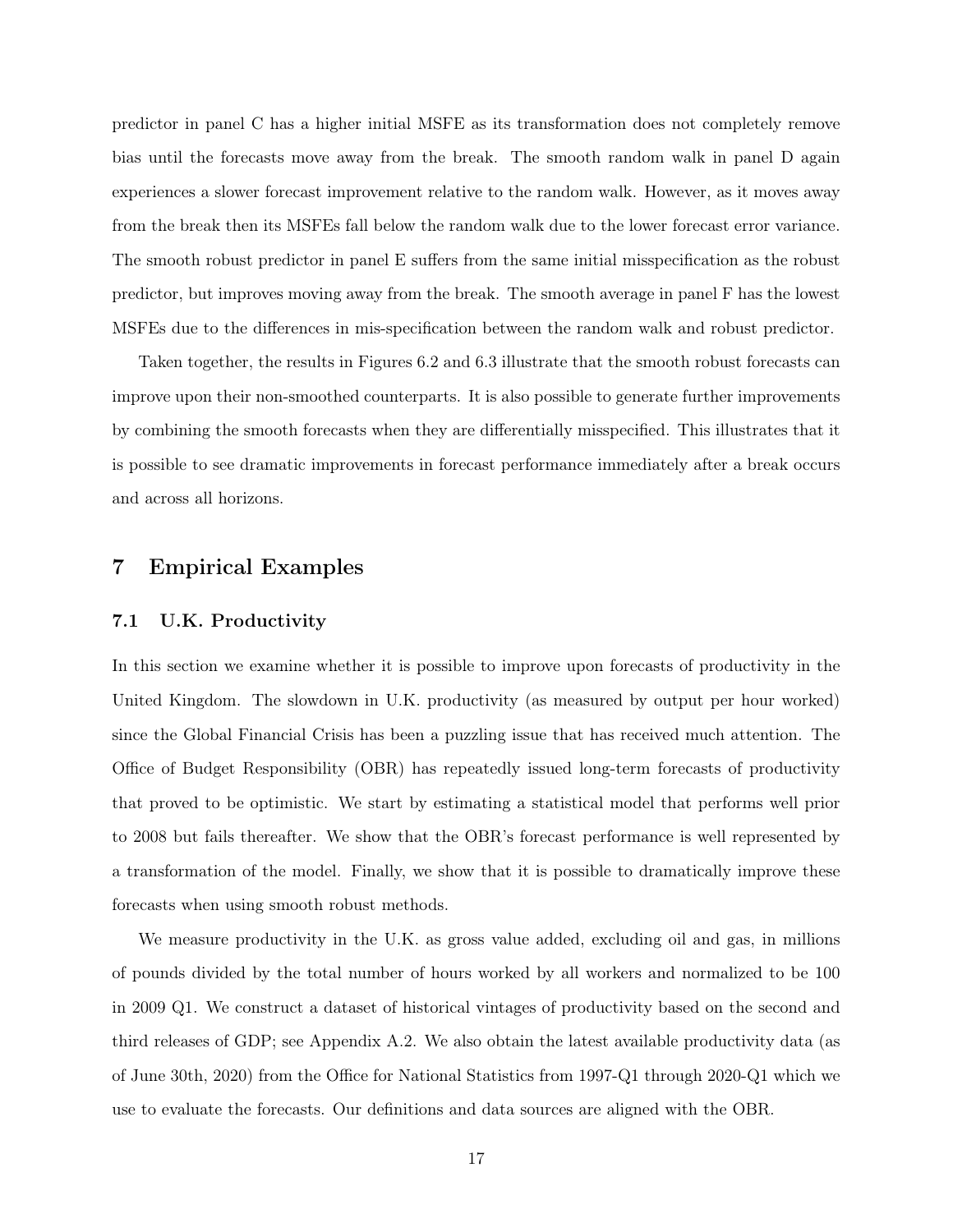We start by estimating an AR(1) model with a constant and a linear trend from 1997-Q2 through to 2007-Q4 using the latest available data:

$$
\hat{x}_t = 36.6 + 0.25t + 0.54 x_{t-1}
$$
  
(10.6) (0.08) (0.13)  

$$
\hat{\sigma}_x = 0.53 \ R^2 = 0.99,
$$

where the coefficient standard errors are shown in parentheses. The long-run trend is  $0.54\%$  per quarter, or just over 2% annually, which is exactly the long-run trend that the OBR has used to guide its long-run forecasts. The inclusion of the trend in the model differs from the theoretical discussion and simulations above. This helps illustrate the limitations of the robust predictor but highlights the strengths of alternative estimators of the long-run.

To generate forecasts that align with the OBR forecasts, we re-estimate the model through 2007- Q4 using real-time data to produce a forecast in the first and third quarters of each year. Despite the very good in-sample fit up through 2007, the AR(1) with trend produces poor long-run forecasts after 2008. Although the pattern matches the OBR forecasts in Figure 1.1, these are much worse, probably from the trend t being explicit.

We can improve these forecasts by quasi-differencing them to obtain the robust predictor

$$
\Delta \tilde{x}_{t+h|t} = 0.25 + 0.54 \Delta x_{t+h-1|t} = \frac{0.25}{1 - 0.54} + 0.54 \left( \Delta x_{t+h-1|t} - \frac{0.25}{1 - 0.54} \right),
$$

where the differenced long-run trend becomes the long-run mean of the differenced forecast. Thus, if the trend changes, then this "robust" predictor will suffer from forecast failure.

Panel B of Figure 7.2 illustrates that this is exactly what occurs as the robust predictor converges back to the historical long-run trend of 2% per annum. The OBR's forecasts as presented in Panel A of Figure 7.2 exhibit similar dynamics as they converge back to the historical long-run trend. The root mean square forecast errors (RMSFE) in Table 7.1 affirm the similarities at all horizons with the robust predictor performing slightly worse than OBR.

While the random walk, the robust predictor, and their smoothed variants and combinations improve on this performance, they still tend to be biased upwards as they fail to fully account for changes in the long-run trend; see Figure 7.1. Therefore, we consider additional estimators of the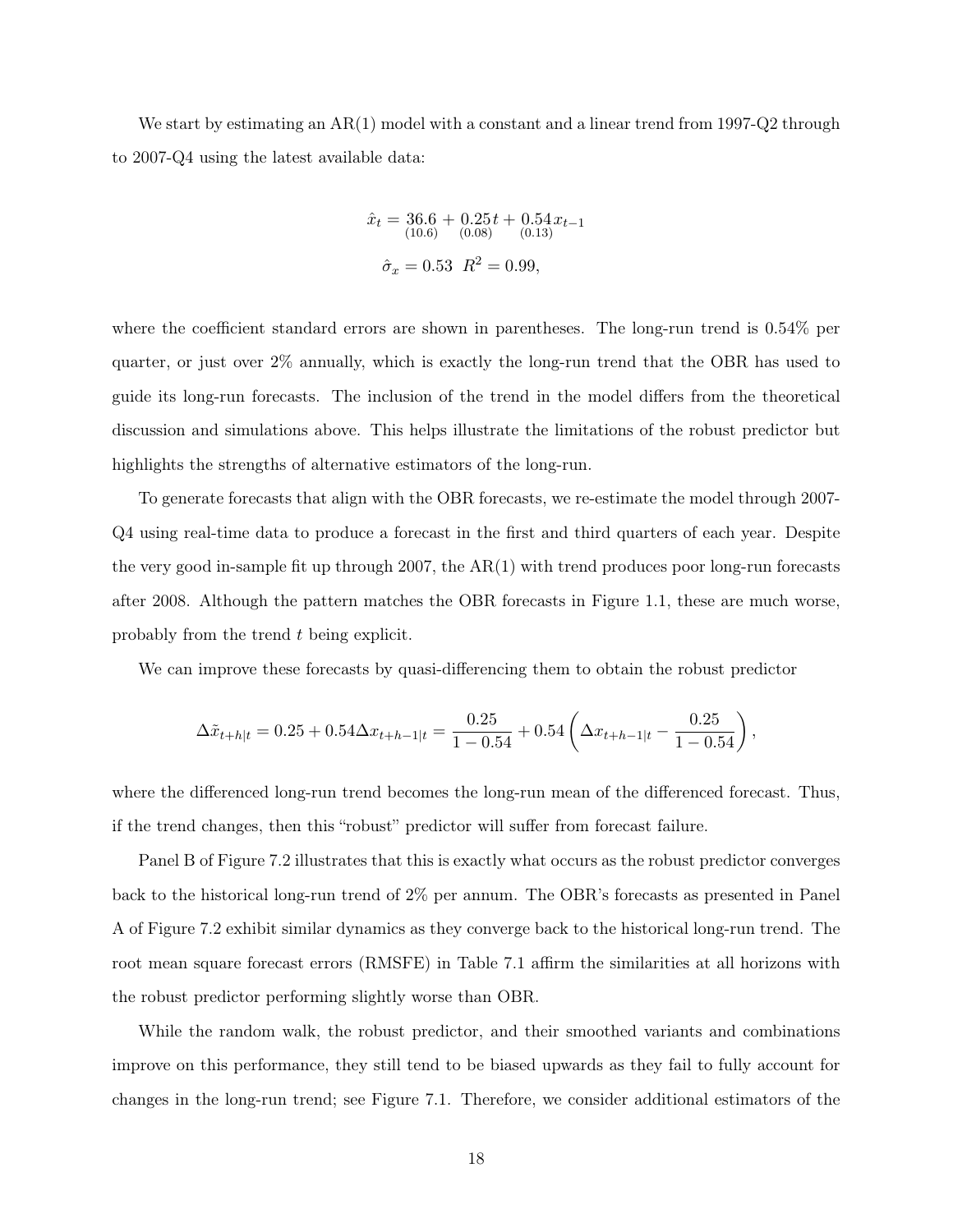long-run that explicitly allow for breaks in the long-run mean and trend: the double difference device, see Hendry (2006), and a double robust predictor. The resulting smooth local estimator for the long-run based on the combination of these two predictors is

$$
\hat{\mu}_{SH,t,h,n} = \frac{1}{n} \sum_{i=1}^{n} x_{t-i} + \left(\frac{h}{1 - 0.54^h}\right) \frac{1}{n} \sum_{i=1}^{n} \Delta x_{t-i} + \gamma \left(\frac{0.54}{1 - 0.54}\right) \left(\frac{\sum_{j=1}^{h} (1 - 0.54^j)}{1 - 0.54^h}\right) \frac{1}{n} \sum_{i=1}^{n} \Delta^2 x_{t-i}
$$

where if  $\gamma = 0$  then  $\hat{\mu}$  simplifies to a smooth double difference device, while if  $\gamma = 1$  then it becomes a smooth double robust predictor. This estimator induces additional variance by differencing the data twice. Therefore, based on the additional costs of this differencing we extend the local estimation window to  $n = 16$ ; see Figure 7.1. Thus, the estimation window earlier in the sample includes information prior to the break in 2008 such that  $n > b$ .



Notes: The dashed pink lines represent the realtime data vintages starting in 2009 Q1. The solid black line is the latest actual value and the red lines are the forecasts. All forecasts are generated starting in the first quarter of 2010 and updated after every two quarters through to March 2019 to mimic the OBR forecasts. All forecasts only use parameters from the AR(1) model with a trend and a constant which is re-estimated up through 2007 Q4 for each data vintage. The smooth forecasts are estimated over the last 16 observations before the forecast starts.

Figure 7.1: Alternative Forecasts of U.K. Productivity (Output per hour worked)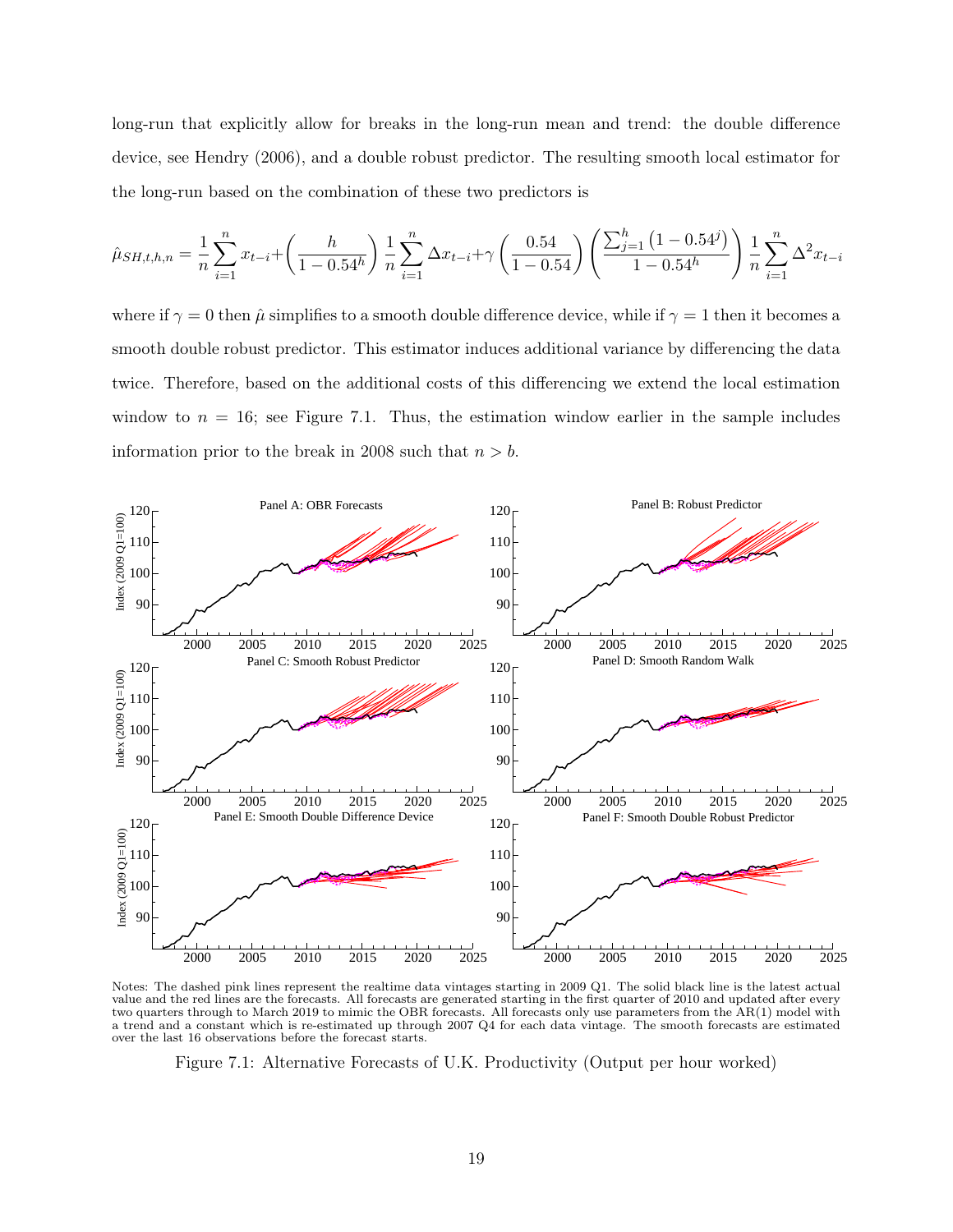Table 7.1 illustrates the performance of the forecasts and combinations thereof evaluated against the latest vintage of actual data through 2020 Q1. While the random walk outperforms the robust predictor, the smooth robust predictor and smooth random walk are able improve on that. The smooth double robust and smooth double difference also perform well at longer horizons. The best combination at longer horizons is the smooth random walk which exhibits a somewhat positive bias and the smooth double difference device which exhibits a negative bias. It is difficult to beat the smooth random walk whose RMSFE is on average more than 75 percent smaller than the OBR's forecasts extending 20-quarters-ahead and is 84 percent smaller at the longest forecast horizon. This illustrates that the smooth random walk, unlike the smooth robust predictor, is robust to both shifts in the long-run mean, as shown by the theory and simulations, and in the long-run trend.

| $\mathbf{h}$            | <b>OBR</b> | $\mathbf{RP}$ | ${\rm RW}$ | ${\rm SRP}$ | ${\bf SRW}$ | $\mathbf{SA}_{RW,RP}$ | SDD  |      | $SDR$ $SA$ <sub><i>DD,DR</i></sub> | $\mathbf{SA}_{RW,DD}$ |
|-------------------------|------------|---------------|------------|-------------|-------------|-----------------------|------|------|------------------------------------|-----------------------|
| $\mathbf{1}$            | 1.34       | 0.95          | 0.90       | 0.84        | 0.86        | 0.84                  | 0.97 | 0.98 | 0.98                               | 0.92                  |
| $\bf{2}$                | 1.42       | 1.00          | 0.93       | 0.75        | 0.85        | 0.79                  | 1.03 | 1.02 | 1.02                               | 0.93                  |
| 3                       | 1.28       | 1.06          | 0.88       | 0.55        | 0.80        | 0.65                  | 1.14 | 1.16 | 1.15                               | 0.96                  |
| $\overline{\mathbf{4}}$ | 1.24       | 1.36          | 0.96       | 0.60        | 0.84        | 0.66                  | 1.28 | 1.31 | 1.29                               | 1.04                  |
| $\mathbf{5}$            | 1.25       | 1.46          | 0.87       | 0.58        | 0.67        | 0.47                  | 1.24 | 1.29 | 1.26                               | 0.92                  |
| $\boldsymbol{6}$        | 1.43       | 1.47          | 0.79       | 0.76        | 0.67        | 0.56                  | 1.20 | 1.28 | 1.23                               | 0.89                  |
| $\overline{7}$          | 1.62       | 1.55          | 0.71       | 0.86        | 0.45        | 0.49                  | 1.06 | 1.16 | 1.10                               | 0.71                  |
| 8                       | 2.02       | 1.41          | 0.51       | 0.88        | 0.33        | 0.50                  | 0.86 | 0.95 | 0.90                               | 0.53                  |
| 9                       | 2.42       | 1.37          | 0.50       | 0.93        | 0.25        | 0.52                  | 0.76 | 0.86 | 0.80                               | 0.44                  |
| 10                      | 2.93       | 1.26          | 0.33       | 0.92        | 0.15        | 0.52                  | 0.64 | 0.75 | 0.69                               | 0.32                  |
| 11                      | 3.37       | 1.23          | 0.35       | 0.93        | 0.17        | 0.54                  | 0.57 | 0.67 | 0.61                               | 0.27                  |
| 12                      | 3.97       | 1.19          | 0.32       | 0.91        | 0.18        | 0.54                  | 0.54 | 0.65 | 0.58                               | 0.26                  |
| 13                      | 4.54       | 1.15          | 0.33       | 0.90        | 0.19        | 0.55                  | 0.48 | 0.59 | 0.53                               | 0.23                  |
| 14                      | 4.91       | 1.11          | 0.26       | 0.91        | 0.19        | 0.55                  | 0.45 | 0.57 | 0.50                               | 0.19                  |
| 15                      | 5.51       | 1.09          | 0.29       | 0.91        | 0.22        | 0.56                  | 0.44 | 0.56 | 0.49                               | 0.21                  |
| 16                      | 6.00       | 1.05          | 0.25       | 0.89        | 0.19        | 0.55                  | 0.43 | 0.53 | 0.47                               | 0.18                  |
| 17                      | 6.58       | 1.03          | 0.24       | 0.89        | 0.21        | 0.56                  | 0.40 | 0.50 | 0.44                               | 0.17                  |
| 18                      | 6.95       | 1.07          | 0.22       | 0.90        | 0.18        | 0.55                  | 0.39 | 0.49 | 0.43                               | 0.18                  |
| 19                      | 7.50       | 1.05          | 0.23       | 0.90        | 0.19        | 0.55                  | 0.37 | 0.45 | 0.40                               | 0.16                  |
| 20                      | 7.78       | 1.04          | 0.17       | 0.89        | 0.16        | 0.54                  | 0.38 | 0.46 | 0.41                               | 0.16                  |
| Ave.                    | 3.63       | 1.13          | 0.30       | 0.87        | 0.24        | 0.55                  | 0.58 | 0.66 | 0.61                               | 0.33                  |

Table 7.1: Accuracy of U.K. Productivity Forecasts (2010 Q1 - 2020 Q1) RMSFE RELATION Relative RMSFE

Notes: RP: Robust Predictor with Drift, RW: Random Walk with Drift, SRP: Smooth Robust Predictor with Short-run Drift, SRW: Smooth Random Walk with Drift, SA: Smooth Average, SDD: Smooth Double Difference Device, SDR: Smooth Double Robust Predictor. Averages are equaly weighted. Calculated based on at most 20 observations out through 2020 Q1 which decrease every other horizon so that at 20 horizons there are 11 observations. Ave. is the Average RMSFE across all horizons caluculated using 11 observations for each horizon. Bolded values indicate the lowest RMSFE at each horizon.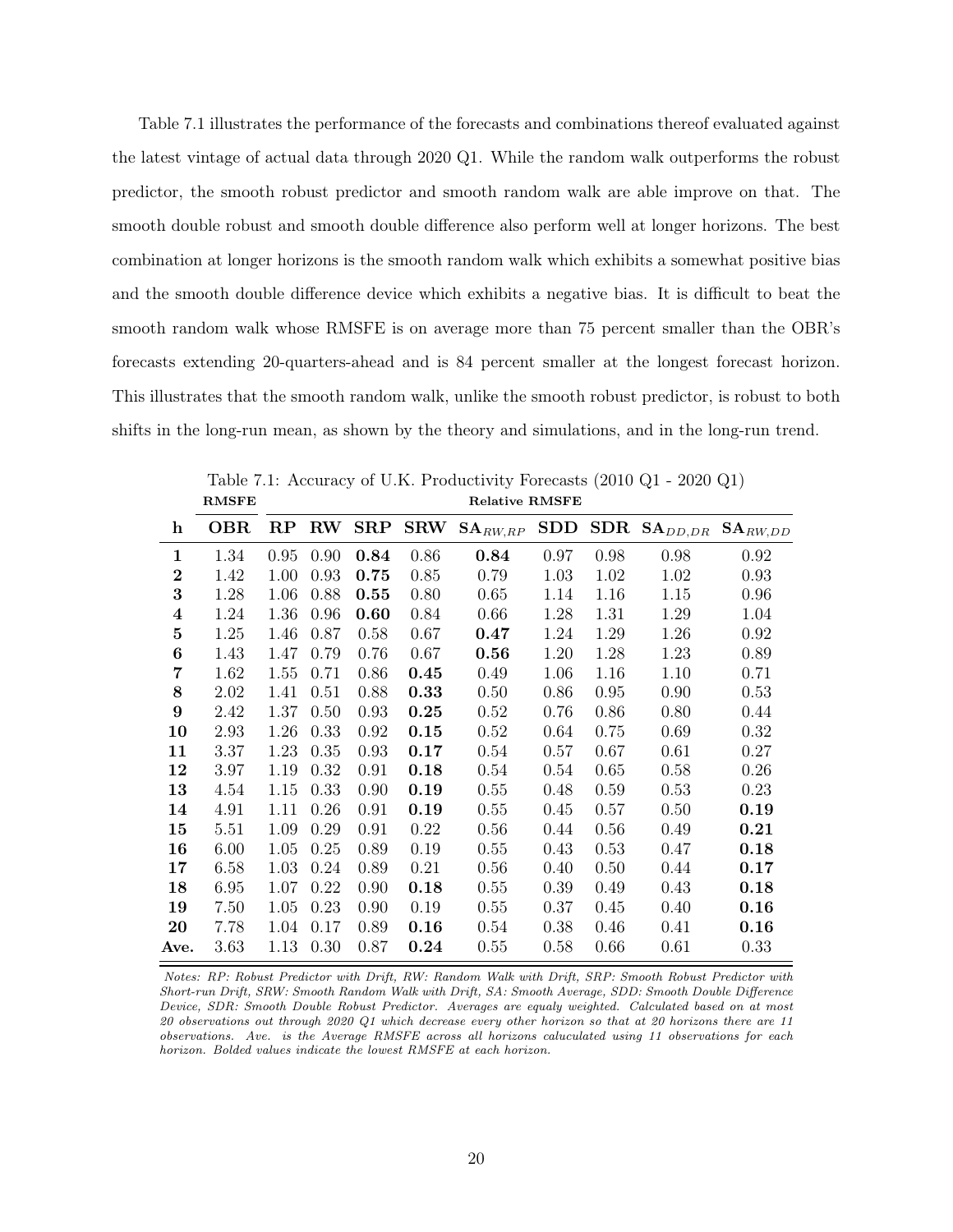#### 7.2 U.S. 10-year Treasury yields

It is common to use survey forecasts to augment model forecasts. Survey forecasts are useful because they incorporate external information and pool different sources of information across multiple models; e.g. see Wright (2013). At the same time, there is evidence that survey forecasts struggle to beat naive forecasts of financial variables; see Kladivko et al. (2019). In this section we evaluate how quarterly forecasts of the U.S. 10-year Treasury yield from the Survey of Professional Forecasters (SPF) perform relative to naive and smooth robust methods.

We start by estimating an AR(1) model of the quarterly average of 10-year Treasury yields during a relatively stable period in the Great Moderation from 1999-Q1 through 2007-Q3. We account for any in-sample shifts using Step Indicator Saturation (see Castle et al. 2015b) with a target gauge of 1 percent. This implies that under the null hypothesis of no shifts, we expect to retain less than 0.4 irrelevant indicators on average given the sample size. Our estimated model is:

$$
\hat{x}_t = 1.86 + 0.59 x_{t-1} + \text{Steps}
$$
  
Steps =  $0.50 \times I_{\leq 2000Q2} + 0.65 \times I_{\leq 2002Q2} - 0.47 \times I_{\leq 2003Q2}$   

$$
\hat{\sigma}_{\epsilon} = 0.22 \ R^2 = 0.91,
$$

where the standard errors are shown in parentheses.

We find three step shifts between 2000 and 2003, which is consistent with other findings that there was a structural break in bond yields around the 2001 recession; see Bauer and Rudebusch (2013) and Campbell et al. (2020). The shifts are included to obtain a more accurate estimate of the parameters of interest but do not play a direct role in the forecasts themselves. Thus, the model is in line with the theoretical discussion and simulations above and the resulting estimates imply that the long-run mean of the 10-year Treasury bond after 2003 was 4.5%.

We modify the AR(1) model slightly by treating the one-step-ahead SPF forecast as known in order to account for private forecasters access to additional high frequency information

$$
\hat{x}_{t+h|t} = \mu_t + 0.59^{h-1} \left( SPF_{t+1|t} - \mu_t \right),
$$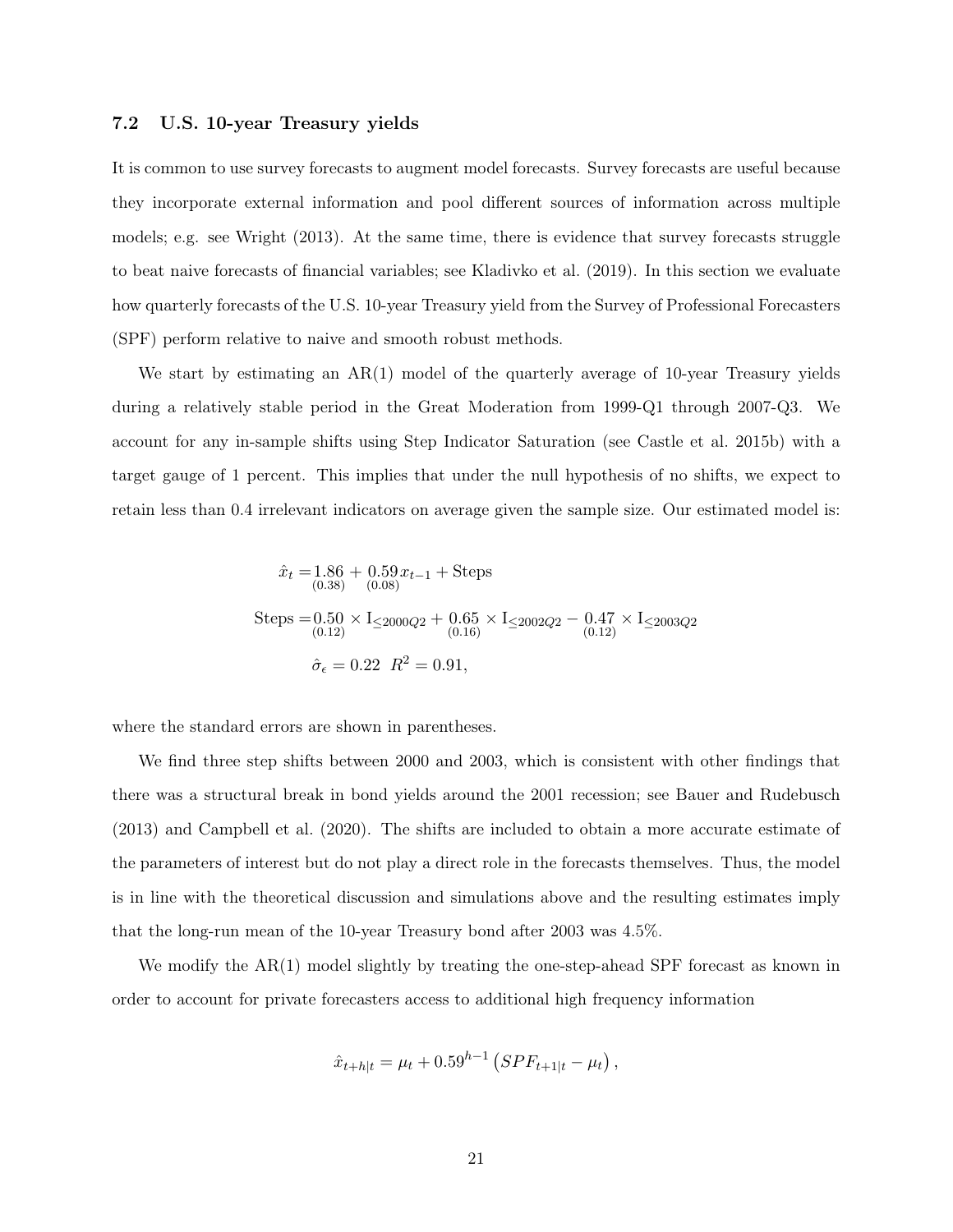where the long-run mean is  $\mu_{t,AR(1)} = 4.5$ . We seek to improve upon the longer-horizon SPF forecasts by modifying this model further using smooth robust predictors. In this setting, the general local estimator of the long-run mean of the predictors is expressed as

$$
\mu_{t,SH(\gamma,n)} = \frac{1}{n} \left[ SPF_{t+1|t} + \sum_{j=0}^{n-2} x_{t-j} + \gamma \frac{0.81}{1 - 0.81} \left( SPF_{t+1|t} - x_{t-n+1} \right) \right],
$$

where if  $\gamma = 0$  we obtain the smooth random walk and if  $\gamma = 1$  we obtain the smooth robust predictor. If  $n = 1$  we obtain the non-smoothed variants. For the smooth variants we choose an estimation window of  $n = 4$  as suggested by Hendry (2006).

We evaluate the relative performance of these forecasts using RMSFEs calculated from 2009 Q1 - 2020 Q1. Table 7.2 illustrates that accounting for the SPF information advantage at  $h = 1$ implies that all forecasts do equally well at that horizon. However, the robust predictors quickly outperform the SPF thereafter with every predictor doing better by  $h = 2$ . All of the smoothed robust predictors outperform their un-smoothed counterparts. The smooth random walk does best for all horizons followed closely by the smooth average. The results are consistent with our theory and simulations when using a fixed estimation window which suggests that the smooth random walk dominates because the smooth robust predictor suffers from a higher forecast error variance. However, unlike in the simulations, in the application there is not enough differentiation in the biases for the smooth average to improve on the smooth random walk.

|                | <b>RMSFE</b> | <b>Relative RMSFE</b> |  |  |                                                    |      |                               |  |  |  |
|----------------|--------------|-----------------------|--|--|----------------------------------------------------|------|-------------------------------|--|--|--|
|                | <b>SPF</b>   |                       |  |  |                                                    |      | RW RP RA SRW SRP $SA_{RW,RP}$ |  |  |  |
|                | 0.18         |                       |  |  | $1.00 \quad 1.00 \quad 1.00 \quad 1.00 \quad 1.00$ |      | 1.00                          |  |  |  |
| $\bf{2}$       | 0.50         |                       |  |  | $0.90\quad 0.95\quad 0.91\quad 0.90$               | 0.90 | 0.90                          |  |  |  |
| 3              | 0.70         |                       |  |  | $0.85$ $0.94$ $0.88$ $0.84$                        | 0.85 | 0.84                          |  |  |  |
| 4              | 0.86         |                       |  |  | $0.79$ $0.88$ $0.82$ $0.77$                        | 0.78 | 0.77                          |  |  |  |
| 5 <sup>1</sup> | 1.05         |                       |  |  | $0.72$ $0.81$ $0.76$ $0.70$                        | 0.72 | 0.71                          |  |  |  |

Table 7.2: Accuracy of 10-year Treasury Yield Forecasts (2009 Q1 - 2020 Q1)

Notes: RP: Robust Predictor, RW: Random Walk , SRP: Smooth Robust Predictor, RA: Robust Average, SRW: Smooth Random Walk , SA: Smooth Average. Average is equally weighted. Smoothed forecasts are based on a fixed window of  $n = 4$ . Bolded values indicate the lowest RMSFE at each horizon.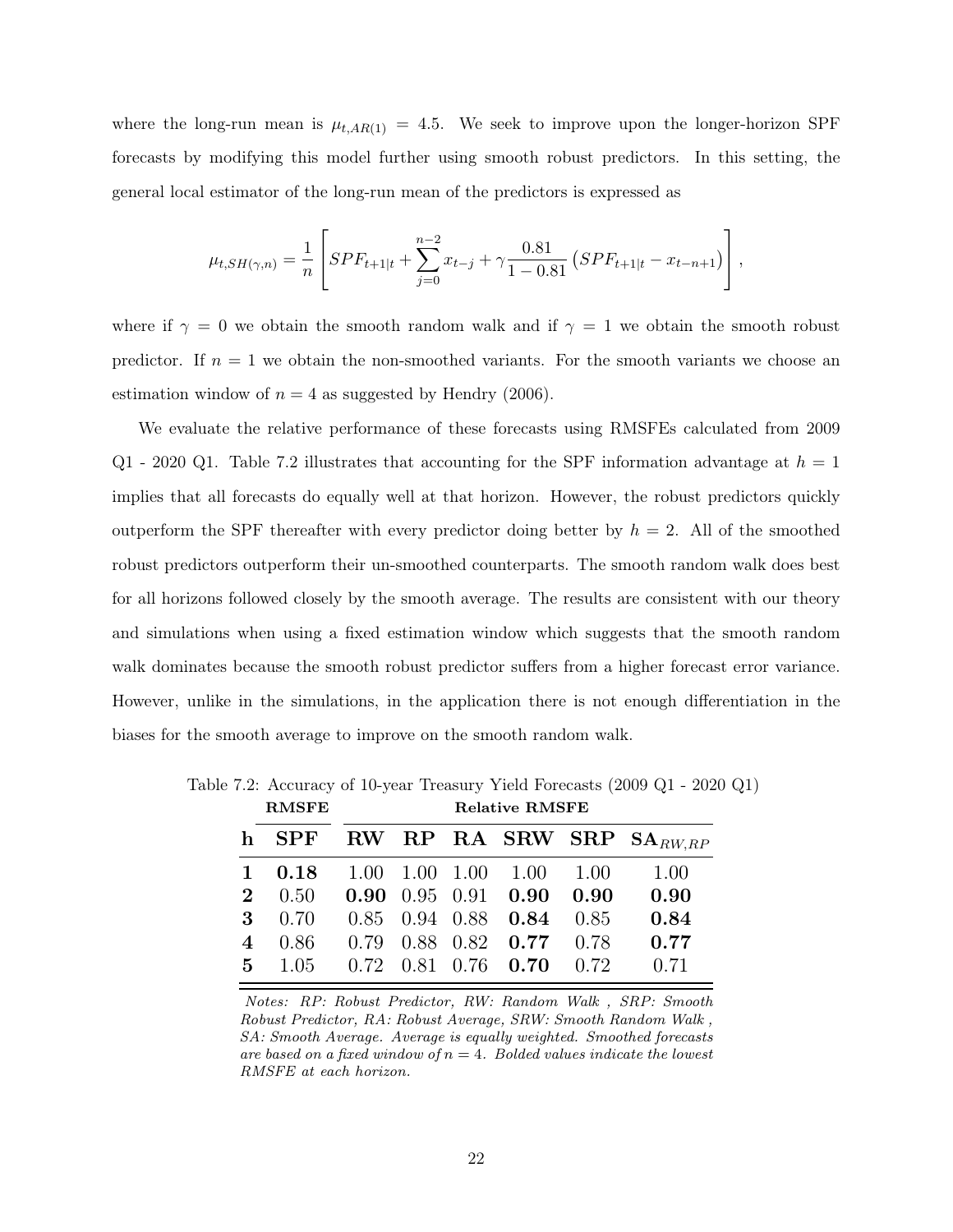## 8 Conclusions

As almost all macroeconomic forecasting models can be expressed as equilibrium correction specifications with long-run means, and shifts in that mean can lead to systematic forecast failure, we explore approaches for transforming economic forecasts after, or in the midst of, ongoing structural breaks using local estimates of the long-run mean. We show that as the forecast moves away from the initial break date then it is possible to mitigate persistent forecast failure at longer forecast horizons even when the forecast model is incorrectly specified, an incorrect transformation of the mean is used, and the true parameters are unknown. This is done by recognizing that naive forecasting predictors can be thought of as using local estimators of the long-run mean, with the benefit of adapting to any new long-run mean very quickly. We illustrate the advantages of these predictors and show how they can be embedded within economic and policy models. We then show that their costs can be mitigated by extending the window over which estimation of the long-run mean occurs to account for information since the break. Simulations show the potential benefits of smoothing and two applications forecasting U.K. productivity and U.S. 10-year bond yields show that it is possible to use smooth robust methods to dramatically improve multi-horizon forecast performance over forecasts from economic policy models and professional forecasters.

Our results have important implications for macroeconomic forecasts following COVID-19. The pandemic has had a massive impact on many important macroeconomic time-series and their future trajectories remains deeply uncertain depending on the widespread distribution of a vaccine and supporting macroeconomic policies. In this period of uncertainty about the shape of the eventual recovery, smooth robust methods may be able to provide guidance by using the relatively limited amount of data since the start of the pandemic to forecast the recovery. In particular, combining the smooth robust predictor and the smooth random walk using an expanding estimation window of the long-run mean may perform well to capture and understand the nascent recovery.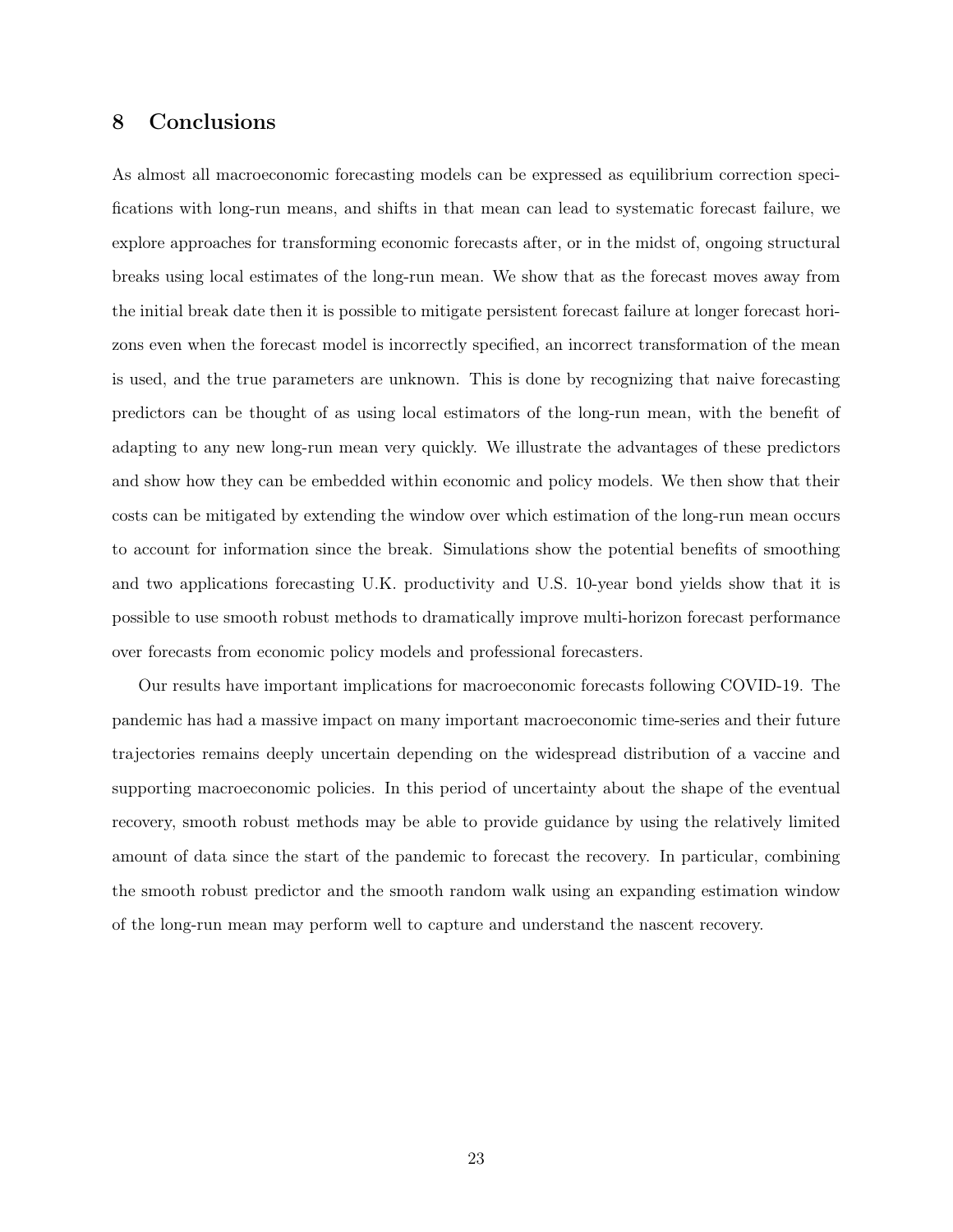## References

- Atkeson, A. and Ohanian, L. E. (2001). Are phillips curves useful for forecasting inflation? Federal Reserve bank of Minneapolis quarterly review, 25(1):2–11.
- Ball, L. and Mazumder, S. (2011). Inflation dynamics and the great recession. Brookings Papers on Economic Activity, 2011(1):337–381.
- Bates, J. M. and Granger, C. W. J. (1969). The Combination of Forecasts. Journal of the Operational *Research Society,*  $20(4):451-468$ .
- Bauer, M. D. and Rudebusch, G. D. (2013). What caused the decline in long-term yields? FRBSF Economic Letter, 19:208.
- Campbell, J. Y., Pflueger, C., and Viceira, L. M. (2020). Macroeconomic drivers of bond and equity risks. Journal of Political Economy, 128(8):3148–3185.
- Castle, J. L., Clements, M. P., and Hendry, D. F. (2015a). Robust Approaches to Forecasting. International Journal of Forecasting, 31(1):99–112.
- Castle, J. L., Doornik, J. A., and Hendry, D. F. (2018). Selecting a Model for Forecasting. Department of Economics Discussion Paper Series No. 861, Univeristy of Oxford, Oxford U.K.
- Castle, J. L., Doornik, J. A., Hendry, D. F., and Pretis, F. (2015b). Detecting location shifts during model selection by step-indicator saturation. Econometrics, 3(2):240–264.
- Clements, M. P. and Hendry, D. F. (1999). Forecasting Non-stationary Economic Time Series. Zeuthen Lecture Book Series. Cambridge, MA: MIT Press.
- Cooper, J. P. and Nelson, C. R. (1975). The Ex-Ante Prediction Performance of the St. Louis and FRB-MIT-PENN Econometric Models and some results on Composite Predictors. Journal of Money, Credit and Banking, 7(1):1–32.
- Giraitis, L., Kapetanios, G., and Price, S. (2013). Adaptive Forecasting in the Presence of Recent and Ongoing Structural Change. Journal of Econometrics, 177(2):153–170.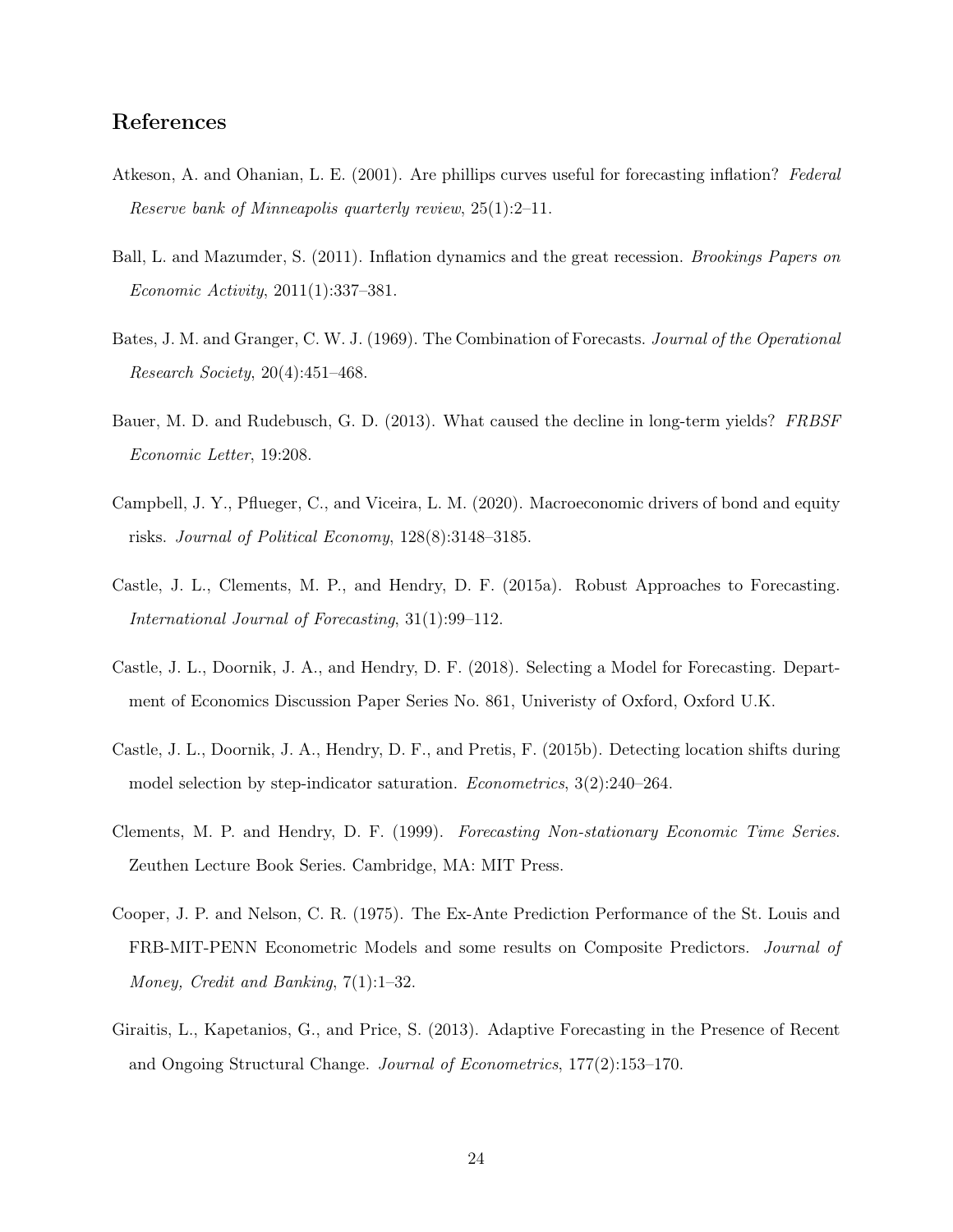- Hendry, D. F. (2006). Robustifying Forecasts from Equilibrium-Correction Systems. *Journal of* Econometrics, 135(1-2):399–426.
- Hendry, D. F. (2018). Deciding between alternative approaches in macroeconomics. International Journal of Forecasting, 34(1):119–135.
- Hendry, D. F. and Clements, M. P. (1994). On a Theory of Intercept Corrections in Macro-economic Forecasting. In Holly, S., editor, Money, Inflation and Employment: Essays in Honour of James Ball, pages 160–182. Aldershot: Edward Elgar.
- Hendry, D. F. and Clements, M. P. (2004). Pooling of Forecasts. The Econometrics Journal,  $7(1):1-31.$
- Inoue, A., Jin, L., and Rossi, B. (2017). Rolling window selection for out-of-sample forecasting with time-varying parameters. Journal of Econometrics, 196(1):55–67.
- Kladivko, K., Österholm, P., et al. (2019). Market Participants' Forecasts of Financial variables– Can Survey Data Outperform the Random Walk? Working Paper 10/2019, Örebro University School of Business, Örebro, Sweden.
- Nelson, C. R. (1972). The Prediction Performance of the FRB-MIT-PENN Model of the US Economy. American Economic Review, 62(5):902–917.
- Pesaran, M. H., Pick, A., and Pranovich, M. (2013). Optimal forecasts in the presence of structural breaks. Journal of Econometrics, 177(2):134–152.
- Pesaran, M. H. and Timmermann, A. (2007). Selection of estimation window in the presence of breaks. Journal of Econometrics, 137(1):134–161.
- Smith, B. B. (1929). Judging the Forecast for 1929. Journal of the American Statistical Association, 24(165A):94–98.
- Timmermann, A. (2006). Forecast combinations. Handbook of Economic Forecasting, 1:135–196.
- Wright, J. H. (2013). Evaluating Real-Time VAR Forecasts with an Informative Democratic Prior. Journal of Applied Econometrics, 28(5):762–776.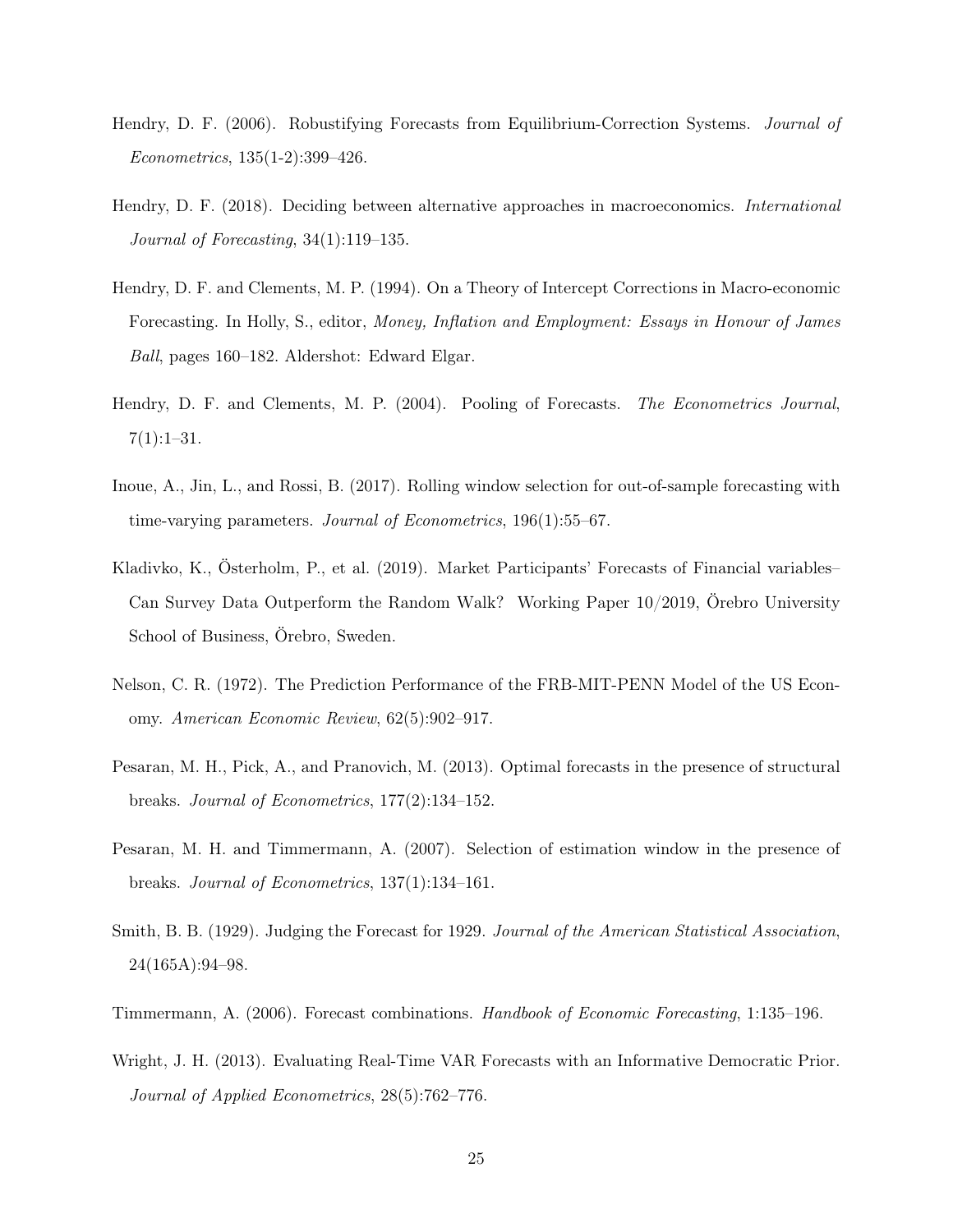# A Appendix



## A.1 Additional Simulation Results (Finite Window: n=4)

Figure A.1: Simulations: Break in Long-Run Mean without Slope Shift



Figure A.2: Simulations: Break in Long-Run Mean due to Slope Shift